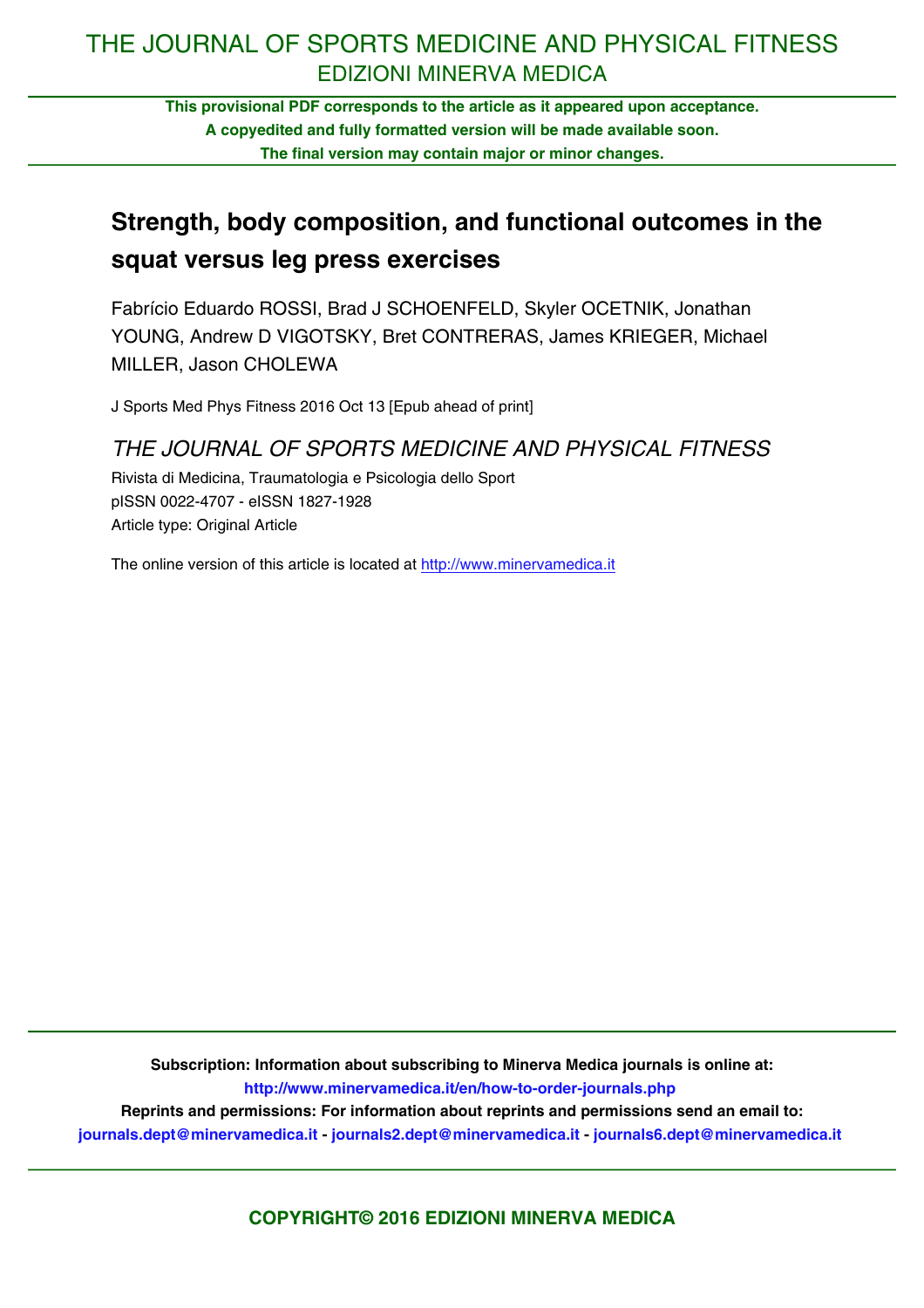# **Strength, body composition, and functional outcomes in the squat versus leg press exercises**

Fabrício E. Rossi $^{1,2}$ Brad J. Schoenfeld<sup>3</sup> Skyler Ocetnik<sup>1</sup>, Jonathan Young<sup>1</sup> Andrew Vigotsky4

Bret Contreras<sup>5</sup>

James W. Krieger<sup>6</sup>

Michael G. Miller<sup>7</sup>

\*Jason Cholewa2

- 1. Institute of Bioscience, Department of Physical Education Univ. Estadual Paulista, Rio Claro, São Paulo, Brazil.
- 2. Department of Kinesiology, Recreation, and Sport Studies, Coastal Carolina University, Conway, SC, USA
- 3. Department of Health Sciences, CUNY Lehman College, Bronx, NY
- 4. Kinesiology Program, Arizona State University , Phoenix, AZ , USA
- 5. Sport Performance Research Institute, AUT University, Auckland, New Zealand
- 6. Weightology, LLC, Issaquah, WA, USA
- 7. Department of Human Performance and Health Education, Western Michigan University, Kalamazoo, MI

\*Corresponding author: Jason Cholewa, PhD Coastal Carolina University PO Box 261954 Conway, SC 29528 P: 843-349-2041 F: 843-349-2875 jcholewa@coastal.edu

Word Count: 3864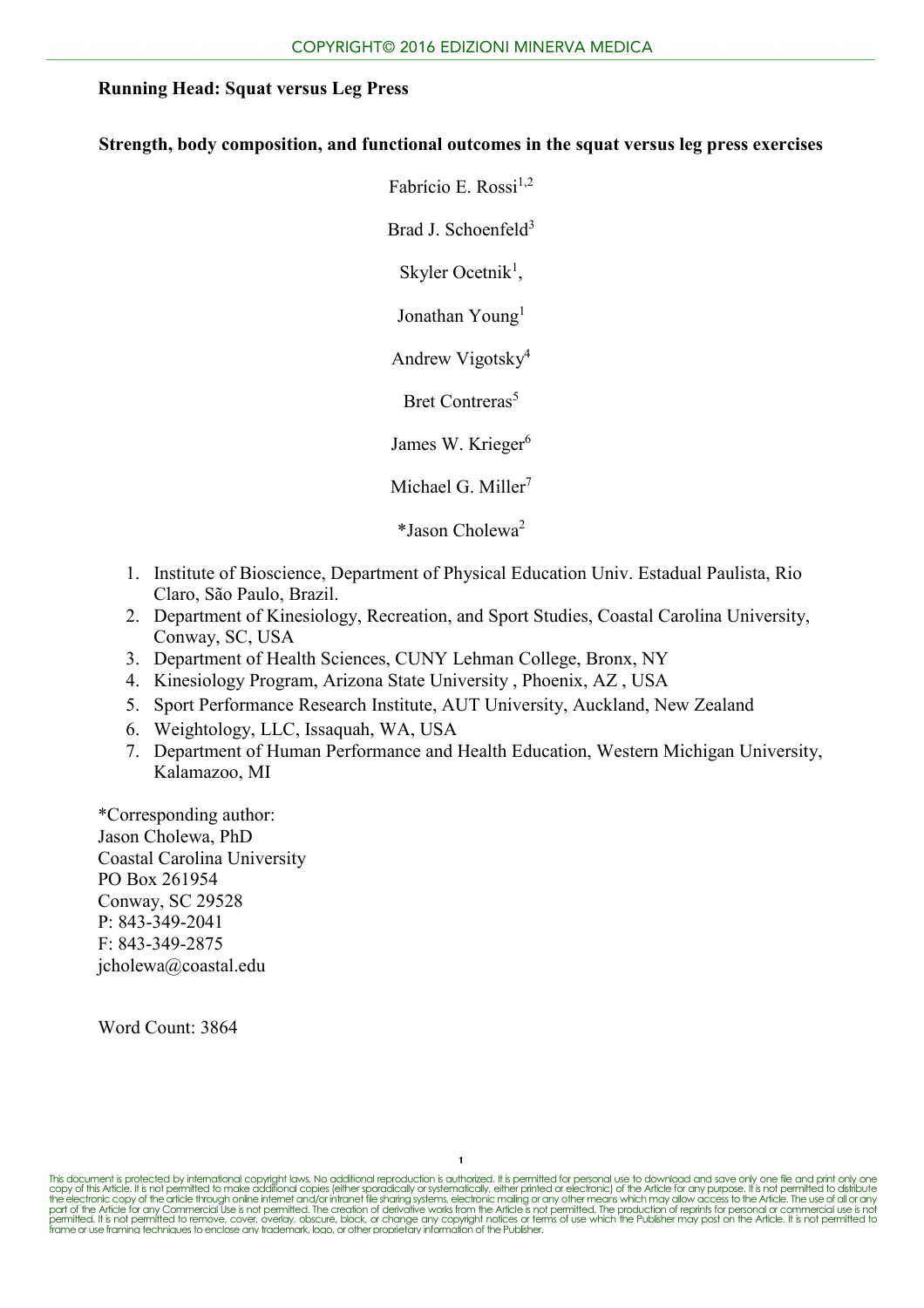#### **Abstract**

BACKGROUND: The purpose of this study was to compare strength, body composition, and functional outcome measures following performance of the back squat, leg press, or a combination of the two exercises. METHODS: Subjects were pair-matched based on initial strength levels and then randomly assigned to 1 of 3 groups: A squat-only group (SQ) that solely performed squats for the lower body; a leg press-only group (LP) that solely performed leg presses for the lower body, or; a combined squat and leg press group (SQ-LP) that performed both squats and leg presses for the lower body. All other RT variables were held constant. The study period lasted 10 weeks with subjects performing 2 lower body workouts per week comprising 6 sets per session at loads corresponding to 8-12 RM with 90 to 120 second rest intervals. RESULTS: Results showed that SQ had greater transfer to maximal squat strength compared to the leg press. Effect sizes favored SQ and SQ-LP versus LP with respect to countermovement jump while greater effect sizes for dynamic balance were noted for SQ-LP and LP compared to SQ, although no statistical differences were noted between conditions. CONCLUSIONS: These findings suggest that both free weights and machines can improve functional outcomes, and that the extent of transfer may be specific to the given task.

KEYWORDS: Functional fitness; specificity of training; exercise machines; free weights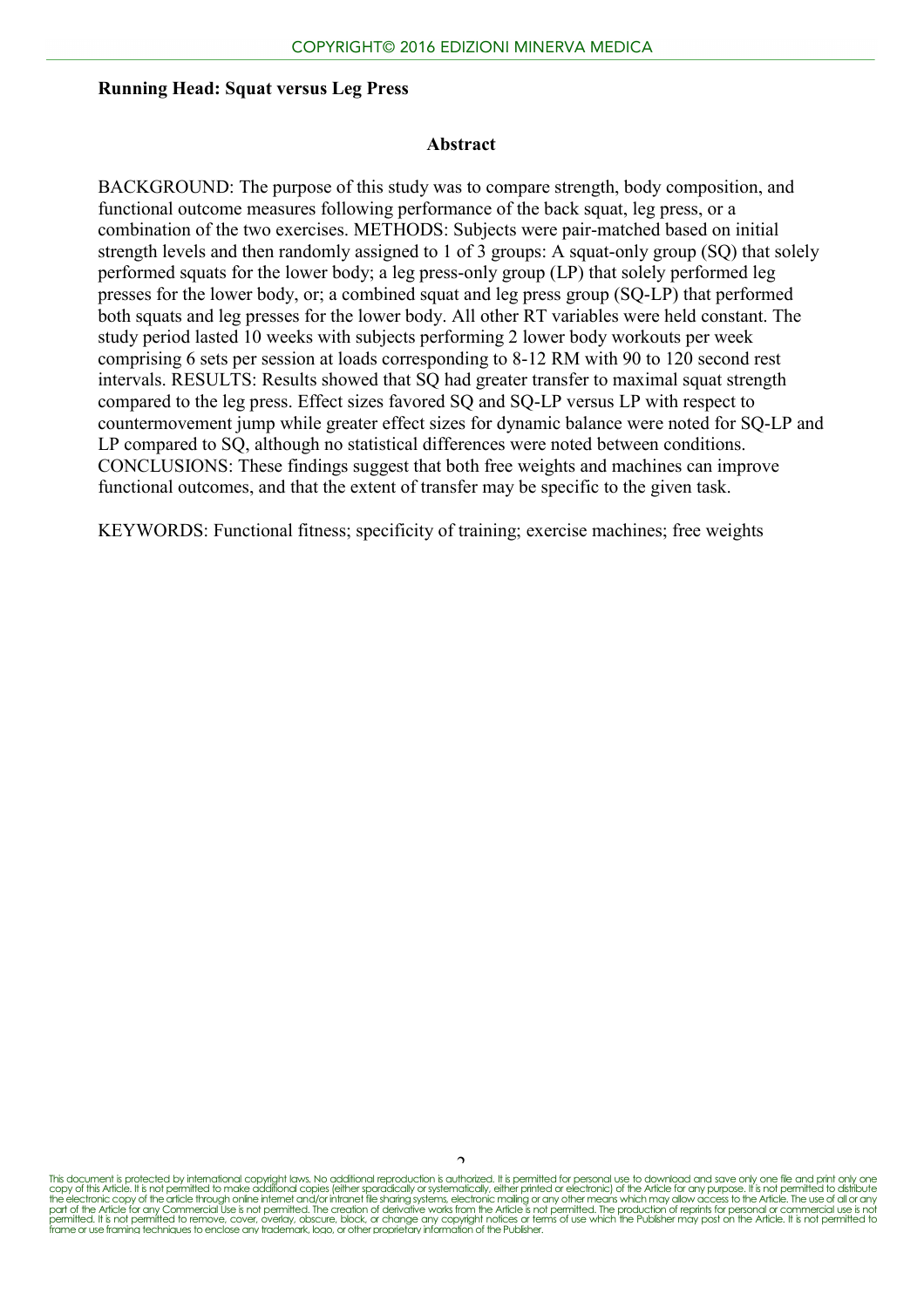## **Introduction**

Resistance training (RT) can be carried out using a variety of implements. Two of the most commonly used types of implements are free weights and machines. Machines can be operationally defined as devices that contain cables, pin-loaded weight stacks, or fixed lever arms, while free weights refer to dumbbells and plates that are loaded onto the ends of a barbell (1). Generally, but not always, machines move in a fixed plane of motion while free weight exercise is carried out in three-dimensional space.

It is widely believed that free weight exercise promotes better transfer to sports specific and functional skills compared to machine-based exercises. This purported superiority has been attributed to mechanical specificity, whereby free weights more closely replicate movement patterns, force application, and velocities of movement during functional tasks (2). Free weight squats have also been suggested to activate more muscles in the lower limbs than smith machine squats (3) and induce a greater acute hormonal response than the leg press (4). Despite a sound logical basis, however, there is a paucity of controlled research that lends support to this hypothesis. Recently, Wirth et al. (5) randomized recreationally trained university students to perform lower body exercise consisting of either the squat or leg press. Both groups performed 5 sets of 6-10 repetition maximum (RM) for 8 weeks. Results showed statistically greater increases in both countermovement and squat jump performance for those performing the squat versus the leg press. These finding suggest that free weight exercise promotes greater transfer to vertical jump performance compared to machine-based exercise.

It should be noted that there are many components of functionality – in particular, components of dynamic balance – that have not been studied with respect to the influence of different training modalities. Moreover, to the authors' knowledge, no studies to date have

 $\frac{2}{\pi}$  This document is protected by international copyright laws. No additional reproduction is authorized. It is permitted for personal use to download and save only one file and print only one copy of this Article. It is not permitted to make addifional copies (either sparacically or systematically, either printed or electronic) of the Article for any purpose. It is not permitted to distribute<br>the electronic cop permitted. It is not permitted to remove, cover, overlay, obscure, block, or change any copyright notices or terms of use which the Publisher may post on the Article. It is not permitted to<br>frame or use framing techniques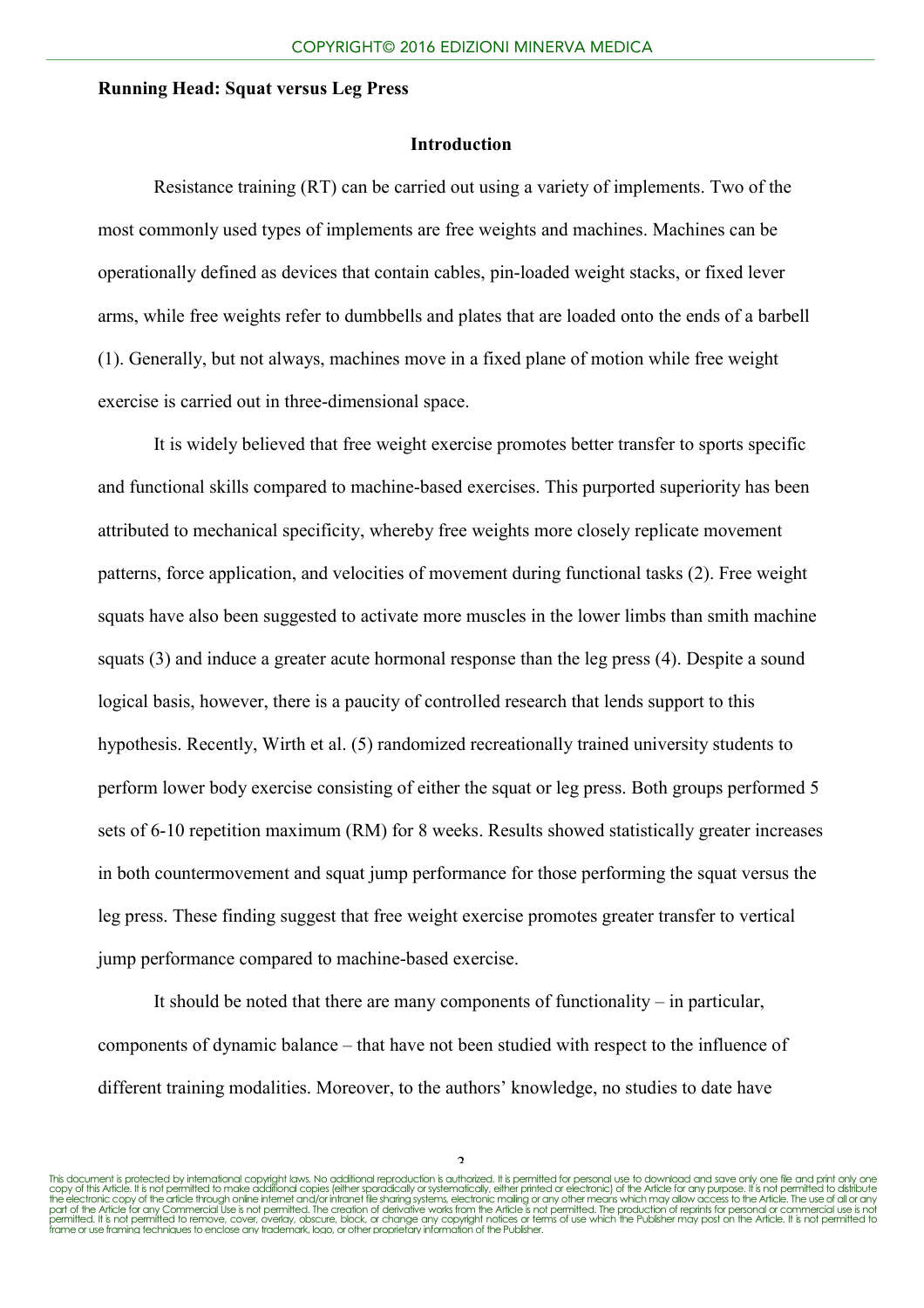investigated the effects of combining free weight and machine-based exercises compared to performing either type of modality alone. The purpose of this study therefore was to compare strength, body composition, and functional outcome measures following performance of the back squat, leg press, or a combination of the two exercises over an 8-week study period.

## **Methods**

# **Experimental Approach to the Problem**

Subjects were pair-matched based on initial strength levels and then randomly assigned to 1 of 3 groups: A squat-only group (SQ) that solely performed squats for the lower body; a leg press-only group (LP) that solely performed leg presses (Prestige Strength VRS, Cybex International, Inc . Medway, MA,USA) for the lower body, or; a combined squat and leg press group (SQ-LP) that performed both squats and leg presses for the lower body. All other RT variables were held constant. The study period lasted 10 weeks with subjects performing 2 lower body workouts per week comprising 6 sets per session at loads corresponding to 8-12 RM with 90 to 120 second rest intervals. Total training volume (reps × sets) was equated between groups. Testing was carried out pre- and post-study for indices of muscle strength, body composition, and functional performance.

## **Subjects**

Subjects were a convenience sample of 26 male volunteers recruited from a university population (age =  $22.0\pm3.9$  years; height =  $175.4\pm7.7$  cm; body mass =  $80.7\pm17$  kg). Subjects were reported to be without any existing musculoskeletal disorders, free from consumption of anabolic steroids or any other illegal agents known to increase muscle size for the previous year, and had not performed any regimented resistance training for the past 6 months. Subjects were instructed to avoid taking any performance-enhancing supplements during the study period.

 $\lambda$ 

This document is protected by international copyright laws. No additional reproduction is authorized. It is permitted for personal use to download and save only one file and print only one copy of this Article. It is not permitted to make addifional copies (either sparacically or systematically, either printed or electronic) of the Article for any purpose. It is not permitted to distribute<br>the electronic cop permitted. It is not permitted to remove, cover, overlay, obscure, block, or change any copyright notices or terms of use which the Publisher may post on the Article. It is not permitted to<br>frame or use framing techniques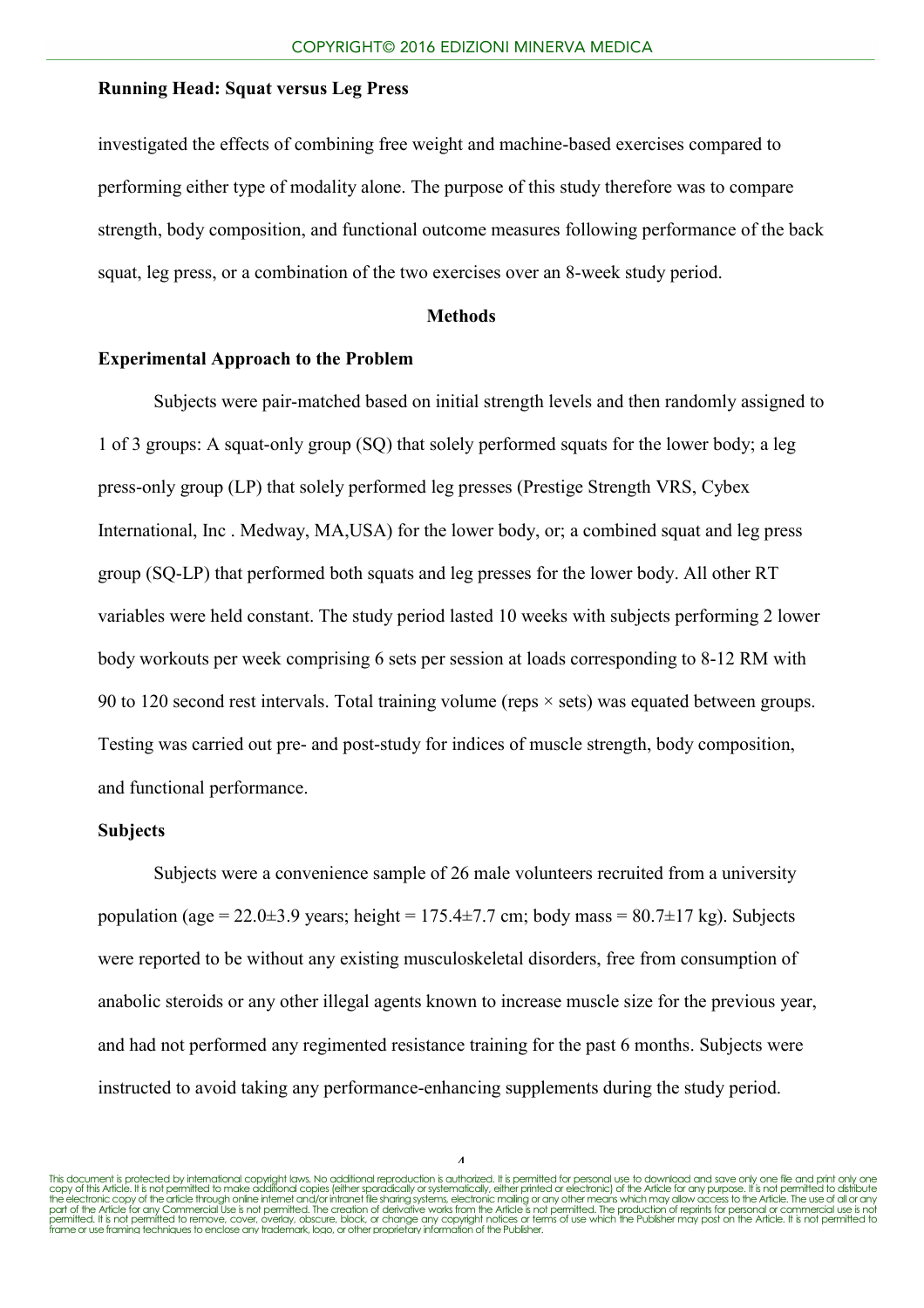Participants were pair-matched according to baseline strength and then randomly assigned to 1 of 3 groups: A squat-only group (SQ) that solely performed squats for the lower body ( $n = 8$ ); a leg press-only group (LP) that solely performed leg presses ( $n = 9$ ); or a combined squat and leg press group (SQ-LP) that performed both squats and leg presses ( $n = 9$ ). Approval for the study was obtained from the university's Institutional Review Board (IRB). Informed consent was obtained from all participants.

# **Resistance Training Procedures**

The per-session RT protocol consisted of 6 sets of squats for the SQ group, 6 sets of leg presses for the LP group, and 3 sets of squats and 3 sets of leg presses for the SQ-LP group. Training for each protocol consisted of 2 weekly sessions performed on non-consecutive days for 10 weeks. All groups had a target of 8-12 repetitions per set. The first 2 weeks of training consisted of an acclimation phase, whereby sets were terminated 1 or 2 repetitions short of failure. Thereafter, sets were carried out to the point of momentary concentric muscular failure the inability to perform another concentric repetition while maintaining proper form—for the final 8 weeks of the study. Cadence of repetitions were carried out in a controlled fashion, with a concentric action of approximately one second and an eccentric action of approximately two seconds. Subjects were afforded 90 to 120 seconds of rest between sets. The load was adjusted for each exercise as needed on successive sets to ensure that subjects achieved failure in the target repetition range. All sessions were directly supervised by the research team to ensure proper performance of the respective routines. Attempts were made to progressively increase the loads lifted each week within the confines of maintaining the target repetition range. Initial loads for each exercise were based on 80% of subjects' 1RM, as determined during initial testing,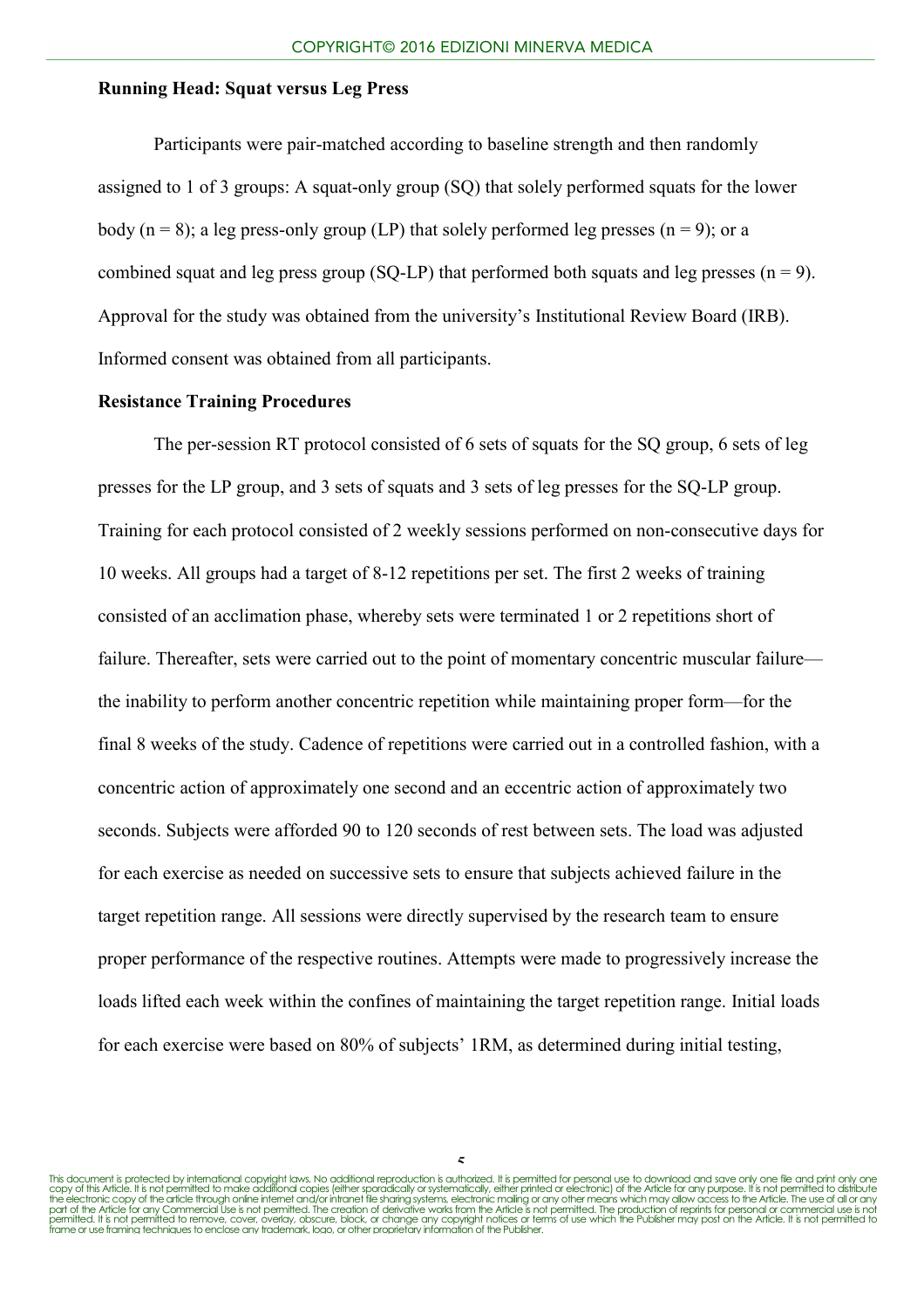consistent with recognized guidelines established by the National Strength and Conditioning Association (6).

## **Dietary Adherence**

To avoid potential dietary confounding of results, subjects were advised to maintain their customary nutritional regimen. Attempts to monitor adherence to these instructions were unsuccessful due to poor subject compliance in filling out and submitting food journals.

#### **Measurements**

Pre intervention body composition was assessed prior to the strength training familiarization sessions. At least 72 hours following familiarization, balance and jump testing was assessed on day one, and 48 hours later strength testing was assessed on day two. Post testing body composition was assessed at least 24 hours following the completion of all resistance training on a Friday. Subjects then reported to the lab on the following Monday for balance and jump testing, and then 48 hours later for strength testing.

*Muscle Strength*: Lower body strength was assessed by 1RM testing in the parallel back squat (1RM<sub>SQUAT</sub>) and the leg press (1RM<sub>LEGPRESS</sub>) exercises, in that order. Subjects reported to the lab having refrained from any exercise other than activities of daily living for at least 48 hours prior to baseline testing and at least 48 hours prior to testing at the conclusion of the study. RM testing was consistent with recognized guidelines established by the National Strength and Conditioning Association (6). Two familiarization sessions separated by at least 48 hours were performed prior to 1 RM testing. Subjects performed a general warm-up prior to testing that consisted of light cardiovascular exercise lasting approximately 5-10 minutes. A specific warmup set of the given exercise of 5 repetitions was performed at  $\sim$ 50% 1RM followed by one to two sets of 2-3 repetitions at a load corresponding to  $\sim 60{\text -}80\%$  1RM. Subjects then performed sets of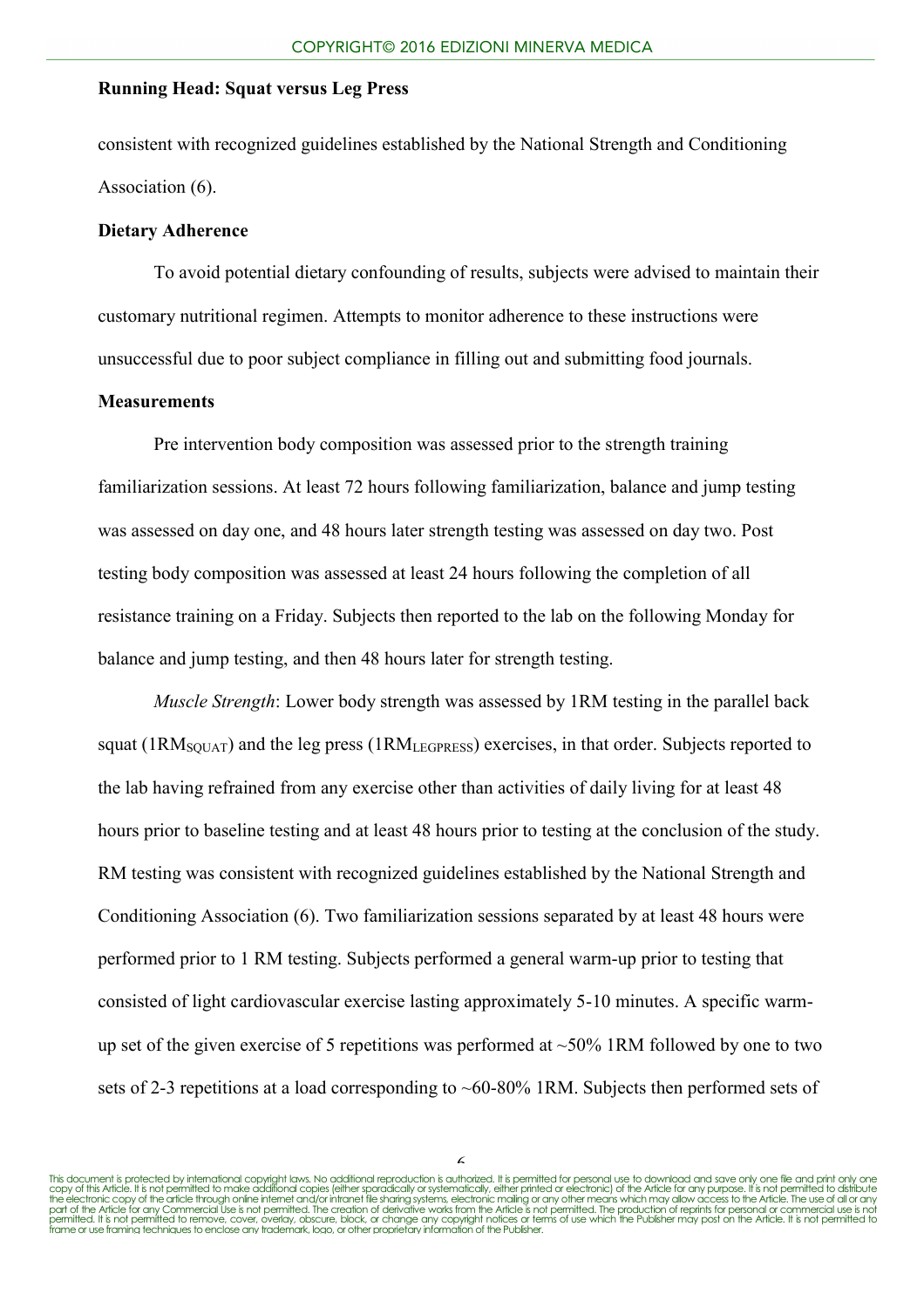1 repetition of increasing weight for 1RM determination. Three to 5 minutes of rest was provided between each successive attempt. All 1RM determinations were made within 5 attempts. Subjects were required to reach parallel in the 1RM<sub>SQUAT</sub> for the attempt to be considered successful as determined by the research team. For the 1RM<sub>LEGPRESS</sub> a goniometer was used to ensure that all subjects began the movement with a 90-degree angle at the knee and a 60-degree angle at the hip. The attempt was deemed successful when subjects were able to fully extend at the knee while maintaining contact between the hips and the seat. Two members of the research team supervised all testing sessions and an attempt was only deemed successful when a consensus was reached between the two. Based on results of a small pilot study  $(n=5)$ , the testretest intraclass correlation coefficient (ICC) from our lab for the  $1RM<sub>LEGPRES</sub>$  and  $1RM<sub>SOLIAT</sub>$ was 0.961 and 0.969, respectively.

*Dynamic Balance*: The Star Excursion Balance Test (SEBT) was used to assess changes in dynamic balance. The SEBT was selected because of its high reliability and validity as a noninstrumented dynamic balance test for physically active people (7, 8). Testing was carried out as follows: The floor was marked with a star pattern in 8 directions,  $45^{\circ}$  apart from each other: anterior, posterior, medial, lateral, posterolateral, posteromedial, anterolateral, and anteromedial. Subjects placed one foot in the center of the star pattern and then reached as far as possible with the other foot in clockwise fashion in all eight directions. The subject lightly tapped the floor, and then returned the leg to the center of the star after each tap. The trial was repeated if the subject made any of the following errors: rested his foot on the ground, tapped the floor heavily, lost balance, or was unable to return to the starting position in a controlled manner (7). The order of limb performance was randomized to help prevent confounding issues from adverse effects of fatigue on balance. Measurements were obtained from the distance from the center of the star to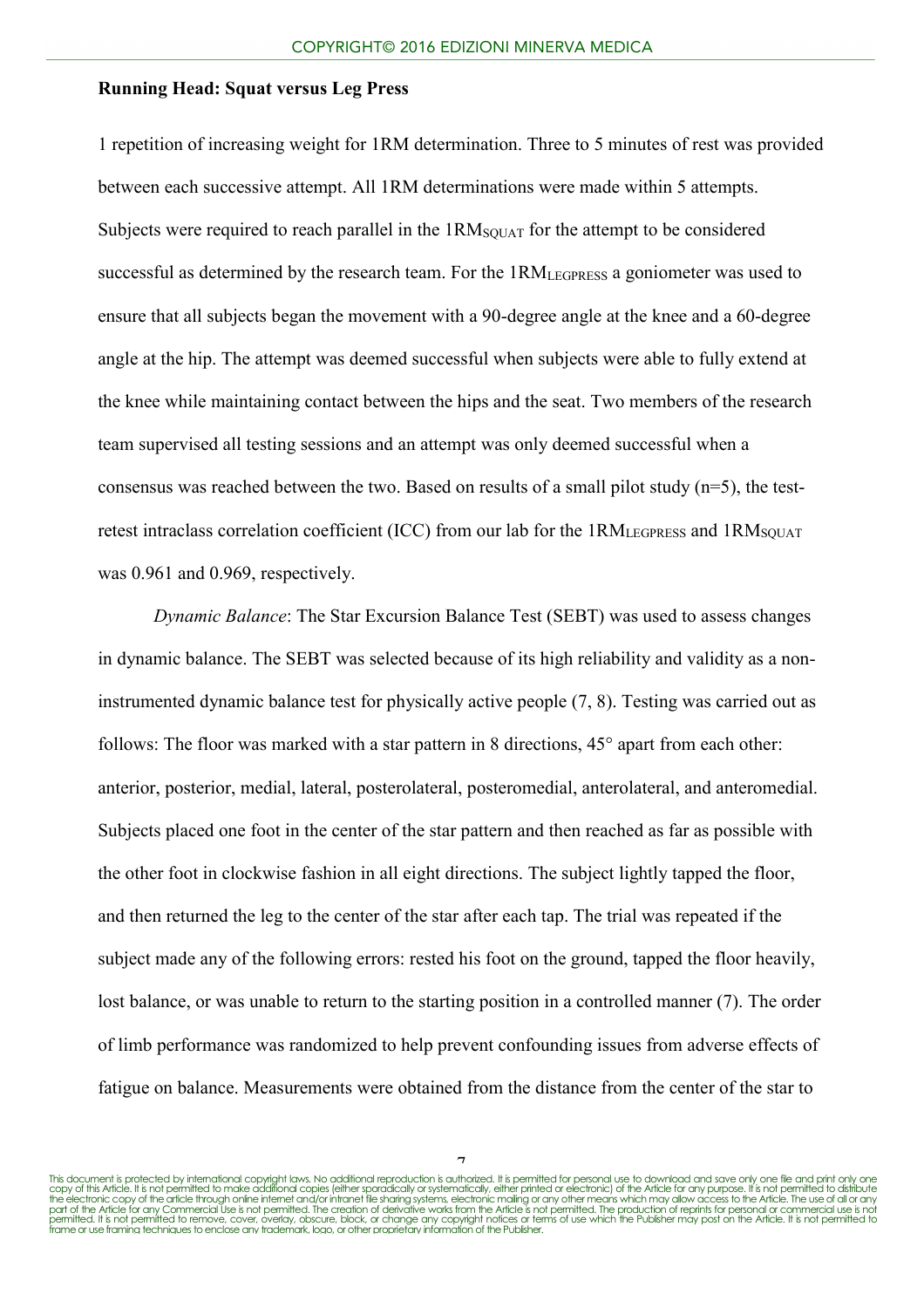the tap. Subjects performed 3 trials and the results from these trials were averaged. Excursion values were normalized to leg length, as measured from the anterior superior iliac spine to the medial malleolus, to account for the significant correlation between SEBT and leg length (9). Four practice trials were provided to subjects prior to actual testing in order to diminish any effects of motor learning (10).

*Vertical Jump*: Jump height was determined by performance of a countermovement jump (CMJ) as assessed by Just Jump! Mat (Probotics Inc: Huntsville, AL). Prior to testing, subjects engaged in a brief, general warm-up consisting of several minutes of light cardiovascular exercise, followed by 6 submaximal jumps to heighten neural responses. Vertical jumps were measured in inches using the Just Jump! mat. Subjects were instructed to perform a rapid lower body eccentric contraction followed immediately by a maximal intensity concentric contraction. Subjects were instructed to jump straight up and minimize any in-air hip flexion. The movement was completed by landing on both feet at the same time while maintaining balance on the mat. The best of the three trials was recorded as vertical jump height.

*Body Composition*: Height was measured using standard anthropometry and body mass was measured using a calibrated scale. Body composition was measured pre- and post-treatment as determined by whole body densitometry using Air Displacement Plethysmography (Bod Pod®, Cosmed, Concord, CA USA). All testing was performed in accordance with the manufacturer's instructions. Briefly, subjects were tested while wearing only tight fitting compression shorts and an acrylic swim cap. The subjects wore the exact same clothing for all testing. Thoracic gas volume was estimated for all subjects using a predictive equation integral to the Bod Pod® software. The calculated value for body density used the Siri equation to estimate body composition. Data obtained from the Bod Pod® included body weight, percent body fat, fat

This document is protected by international copyright laws. No additional reproduction is authorized. It is permitted for personal use to download and save only one file and print only one copy of this Article. It is not permitted to make addifional copies (either sparacically or systematically, either printed or electronic) of the Article for any purpose. It is not permitted to distribute<br>the electronic cop permitted. It is not permitted to remove, cover, overlay, obscure, block, or change any copyright notices or terms of use which the Publisher may post on the Article. It is not permitted to<br>frame or use framing techniques

 $\circ$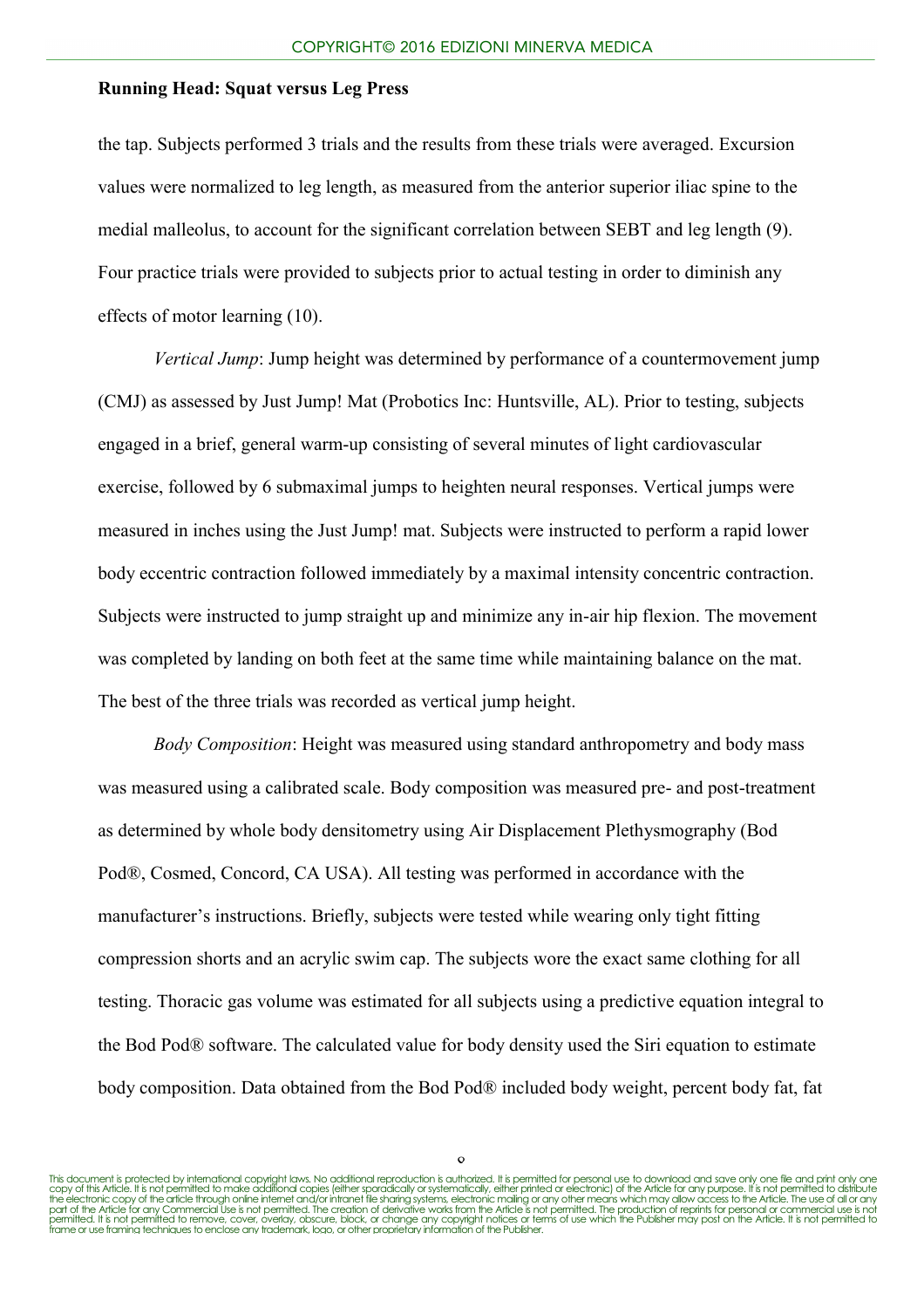free mass, and fat mass. All testing was done with each subject at approximately the same time of day.

# **Statistical Analyses**

Pre- and post-intervention data were modeled using a linear mixed model for repeated measures, estimated by a restricted maximum likelihood algorithm. Training intervention (leg press, squat, or combination) was included as the between-subject factor, time was included as the repeated within-subjects factor, time  $\times$  intervention was included as the interaction, and subject was included as a random effect. In cases where statistical interactions were present, *post-hoc* analyses on within-subject changes were carried out using t-tests with a Holm-Bonferroni adjustment. Effect sizes were calculated as the mean pre-post change divided by the pooled pretest standard deviation (11) and 95% confidence intervals (CI) were reported for all primary outcomes. All analyses were performed using R version 3.2.3 (The R Foundation for Statistical Computing, Vienna, Austria). *A priori* alpha level was set to  $P \le 0.05$ , and trends were declared at  $0.05 > P \le 0.10$ . Effect sizes were defined as small, medium, and large for 0.20, 0.50, and 0.80, respectively. Data are reported as  $\bar{x} \pm SD$ , unless otherwise specified.

#### **Results**

#### *Body Composition*

There were significant increases in body mass and fat-free mass from pre- to post- in all 3 groups, with no differences in changes between groups (Table 1). Effect sizes were small, ranging from 0.10 to 0.15. There was a trend for fat mass to increase in all 3 groups ( $P = 0.06$ ), with no differences between groups; effect sizes were very small (0.08 to 0.09). There were no significant main effects or interactions for percent body fat.

Insert Table 1 About Here

 $\Omega$ 

This document is protected by international copyright laws. No additional reproduction is authorized. It is permitted for personal use to download and save only one file and print only one copy of this Article. It is not permitted to make addifional copies (either sparacically or systematically, either printed or electronic) of the Article for any purpose. It is not permitted to distribute<br>the electronic cop permitted. It is not permitted to remove, cover, overlay, obscure, block, or change any copyright notices or terms of use which the Publisher may post on the Article. It is not permitted to<br>frame or use framing techniques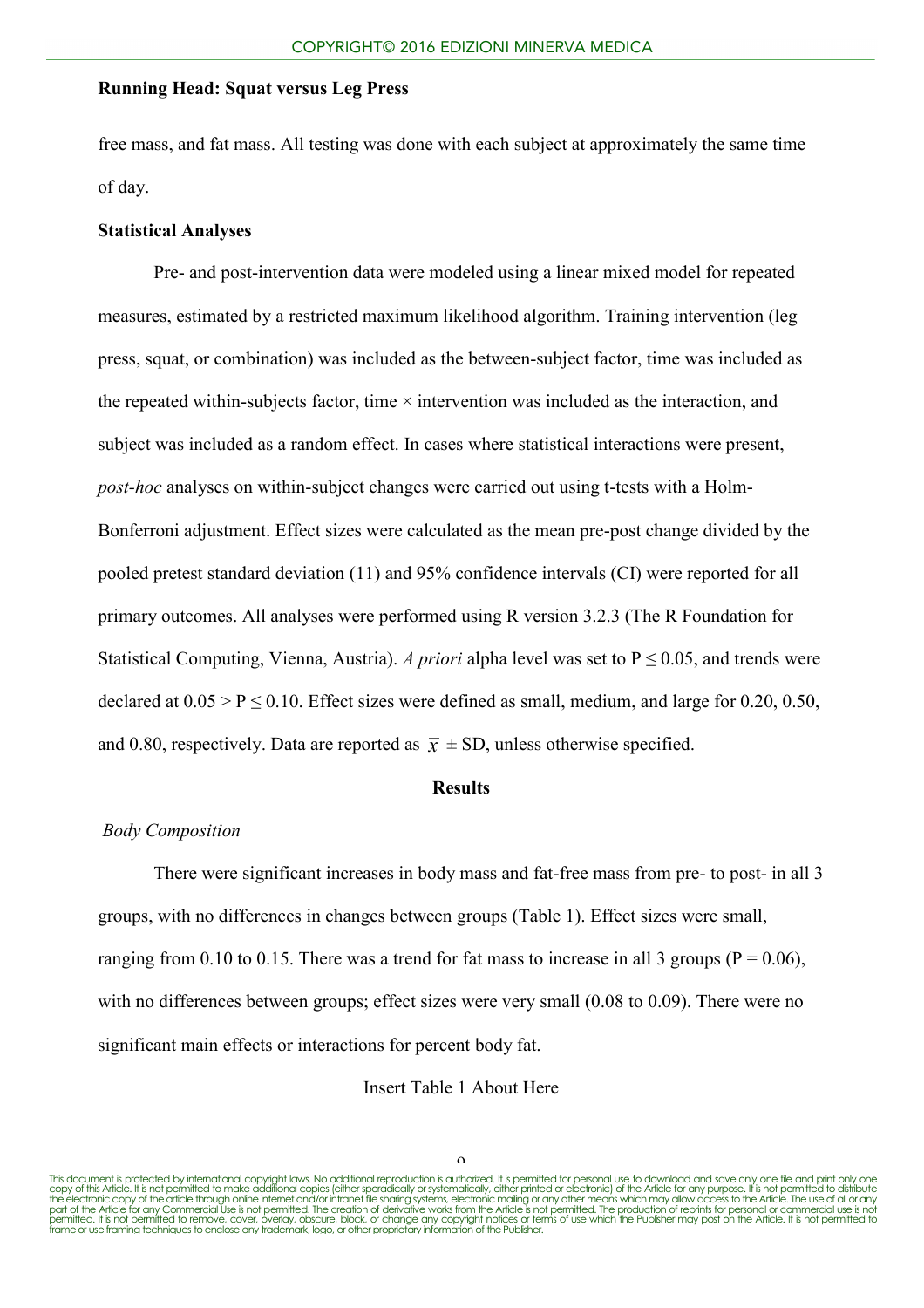## *Performance*

For the squat, there was a significant group by time interaction  $(P = 0.0004, \text{Table 2})$ . All 3 groups improved over time ( $P < 0.0001$ ), but the increase was largest in the squat group (+76.2, CI 54.3, 98.2, ES 1.35), followed by the combination group (+53.9, CI 33.2, 74.6, ES 0.95), and lastly the leg press group  $(+21.1, C1 0.38, 41.8, ES 0.37)$ . For the leg press, all 3 groups improved over time  $(P < 0.0001)$ , with no differences in improvements between groups; effect sizes ranged from 1.45 to 1.49 (Table 2). For the vertical jump, all 3 groups improved over time  $(P < 0.0001)$ , with no significant differences in changes between groups  $(P = 0.15,$  Table 2). Effect sizes were largest for the squat group  $(0.62)$ , followed by the combo group  $(0.49)$  and the leg press group (0.24).

#### Insert Table 2 About Here

#### *Balance*

SEBT outcomes by group are shown in Table 3. There were significant improvements over time for all measures ( $P < 0.05$ ), with no significant group by time interactions. Effect sizes favored the combo group in most metrics, followed by the leg press group, with the lowest effect sizes in the squat group. There was a significant effect of group for left anterior ( $P = 0.02$ ), with the combo group showing a significantly greater value compared to the squat group collapsed over pre- and post (Difference: 7.4, CI 1.0, 13.8,  $P = 0.02$ ). There was a significant group effect for the left leg sum ( $P = 0.04$ ), with the combo group showing a significantly greater value compared to the squat group collapsed over pre- and post (Difference: 26.7, CI 0.8, 52.6,  $P =$ 0.05). There was a significant group effect for the right anterior ( $P = 0.004$ ), with the squat showing a significantly greater value than the leg press group (Difference: 5.7, CI: 0.2, 11.3,  $P =$ 0.03), as well as the combo showing a significantly greater value than the leg press group

This document is protected by international copyright laws. No additional reproduction is authorized. It is permitted for personal use to download and save only one file and print only one copy of this Article. It is not permitted to make addifional copies (either sparacically or systematically, either printed or electronic) of the Article for any purpose. It is not permitted to distribute<br>the electronic cop permitted. It is not permitted to remove, cover, overlay, obscure, block, or change any copyright notices or terms of use which the Publisher may post on the Article. It is not permitted to<br>frame or use framing techniques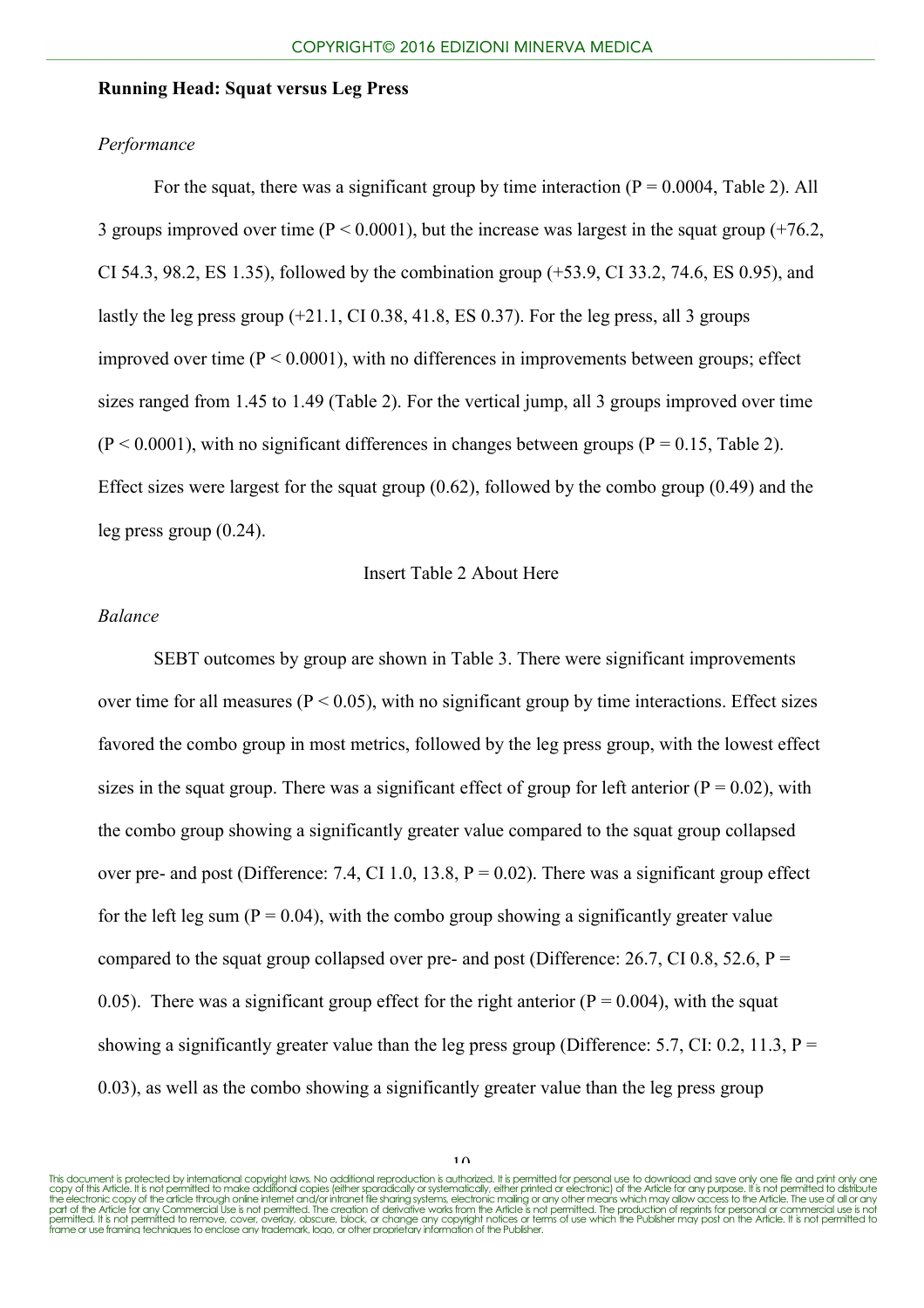(Difference: 7.9, CI 2.5, 13.2,  $P = 0.004$ ). For right posteriolateral, there was a significant group effect ( $P = 0.01$ ), with the combo showing a significantly greater value than the leg press group (Difference: 11.5, CI 2.4, 20.5,  $P = 0.01$ ). There was also a significant group effect for the right leg sum ( $P = 0.01$ ), with the combo group showing a significantly greater value compared to the squat group collapsed over pre- and post (Difference: 28.1, CI 6.2, 49.9,  $P = 0.01$ ). Since there were no significant group by time interactions, SEBT outcomes were collapsed across groups. Changes over time for SEBT outcomes are shown in figure 1. Fifteen out of 18 outcomes showed significant improvements ( $P < 0.05$ ).

Insert Table 3 About Here

Insert Figure 1 About Here

# **Discussion**

To the authors' knowledge, this is the first study to investigate the effects of training on a machine versus free weights as well as a combination of the two modalities. In addition, we are aware of no other studies that have investigated the effects of different training modalities on dynamic balance. As such, the study helps to fill gaps in the literature on this important topic.

Wirth et al. (5) demonstrated that the squat was superior to the leg press for improving countermovement jump performance. Although our findings suggest this to be the case given the increasing effect sizes from LP  $(0.24)$ , to SQ-LP  $(0.49)$ , to SQ  $(0.62)$ , it cannot be said that this group  $\times$  time interaction is not due to chance alone. And while Wirth et al. (5) also did not observe an increase in countermovement jump height in the leg press group, Correa et al. (12) recently found that a machine-based program (including the leg press) improved countermovement jump in older women. While the literature on leg press is equivocal, the literature suggesting that squats increase vertical jump performance is compelling, and that

This document is protected by international copyright laws. No additional reproduction is authorized. It is permitted for personal use to download and save only one file and print only one copy of this Article. It is not permitted to make addifional copies (either sparacically or systematically, either printed or electronic) of the Article for any purpose. It is not permitted to distribute<br>the electronic cop permitted. It is not permitted to remove, cover, overlay, obscure, block, or change any copyright notices or terms of use which the Publisher may post on the Article. It is not permitted to<br>frame or use framing techniques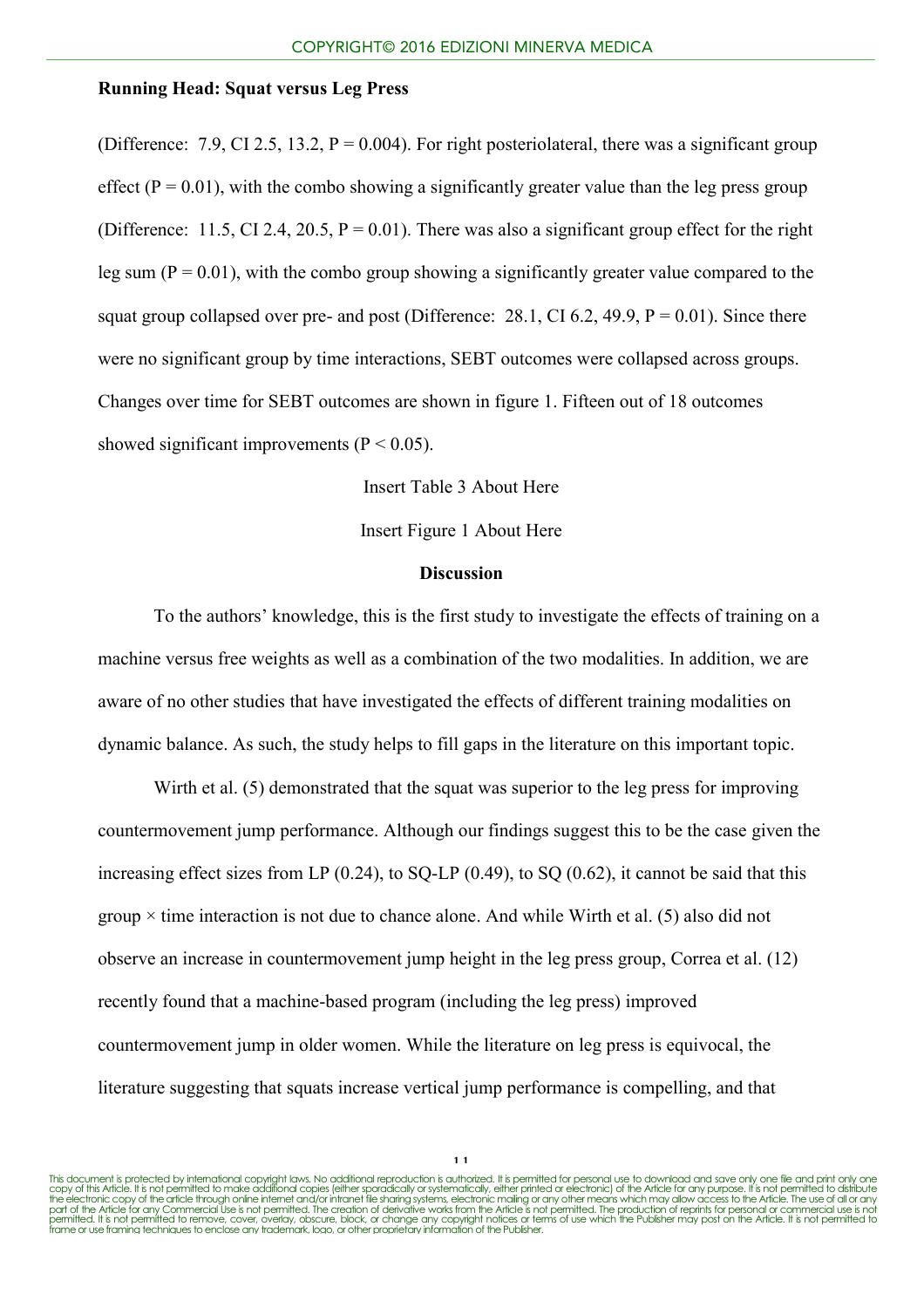deeper is better (13, 14). These apparent advantages to the squat may be attributed to a number of reasons. For one, the knee moved through a greater range of motion in the squat than it did in the leg press. As with previous studies that examined the effects of squat depth on performance (13, 14), the subjects in this study were untrained or detrained, and were therefore conceivably more likely to realize greater adaptations from greater ranges of motion. Furthermore, it appears that the largest mechanical demands from the hip during the countermovement jump occur close to 45º (15), which is where the leg press movement was completed. It may be that greater hip range of motion and net extension moment requisites are required in order to maximize and optimize hip extensor strength adaptations for the vertical jump, as the squat effectively moved through this range of motion (hip flexion  $\leq 45^{\circ}$ ) with resistance. Lastly, it is possible that the differential angular velocities and displacement of the hip and knee during the leg press and squat have implications for transference, in that the triple extension pattern in the squat more closely mimics the vertical jump than does the leg press.

The changes in strength reported by Wirth et al. (5) applied only to the lift that each respective group trained; that is, the LP and SQ groups were only tested in the leg press and squat, respectively, and there were no evaluations of transference. However, in this study, a statistical group  $\times$  time interaction was observed for the squat, with, increasing effect sizes from LP  $(0.37)$ , to SQ-LP  $(0.95)$ , to SQ  $(1.35)$ , just as was the case with the vertical jump. This reinforces the principle of specificity. Despite the seemingly similar biomechanics of the squat and leg press, in that both involve triple extension and have somewhat similar net knee extension moment requisite-angle relationships (16), the net hip extension moment requisite-angle relationship in the leg press is different from that in the squat. This is in part due to the 45º-angle of the hip in the leg press at lockout (0º knee flexion), while during the squat, when one is in 45º

 $1<sub>2</sub>$ 

This document is protected by international copyright laws. No additional reproduction is authorized. It is permitted for personal use to download and save only one file and print only one copy of this Article. It is not permitted to make addifional copies (either sparacically or systematically, either printed or electronic) of the Article for any purpose. It is not permitted to distribute<br>the electronic cop permitted. It is not permitted to remove, cover, overlay, obscure, block, or change any copyright notices or terms of use which the Publisher may post on the Article. It is not permitted to<br>frame or use framing techniques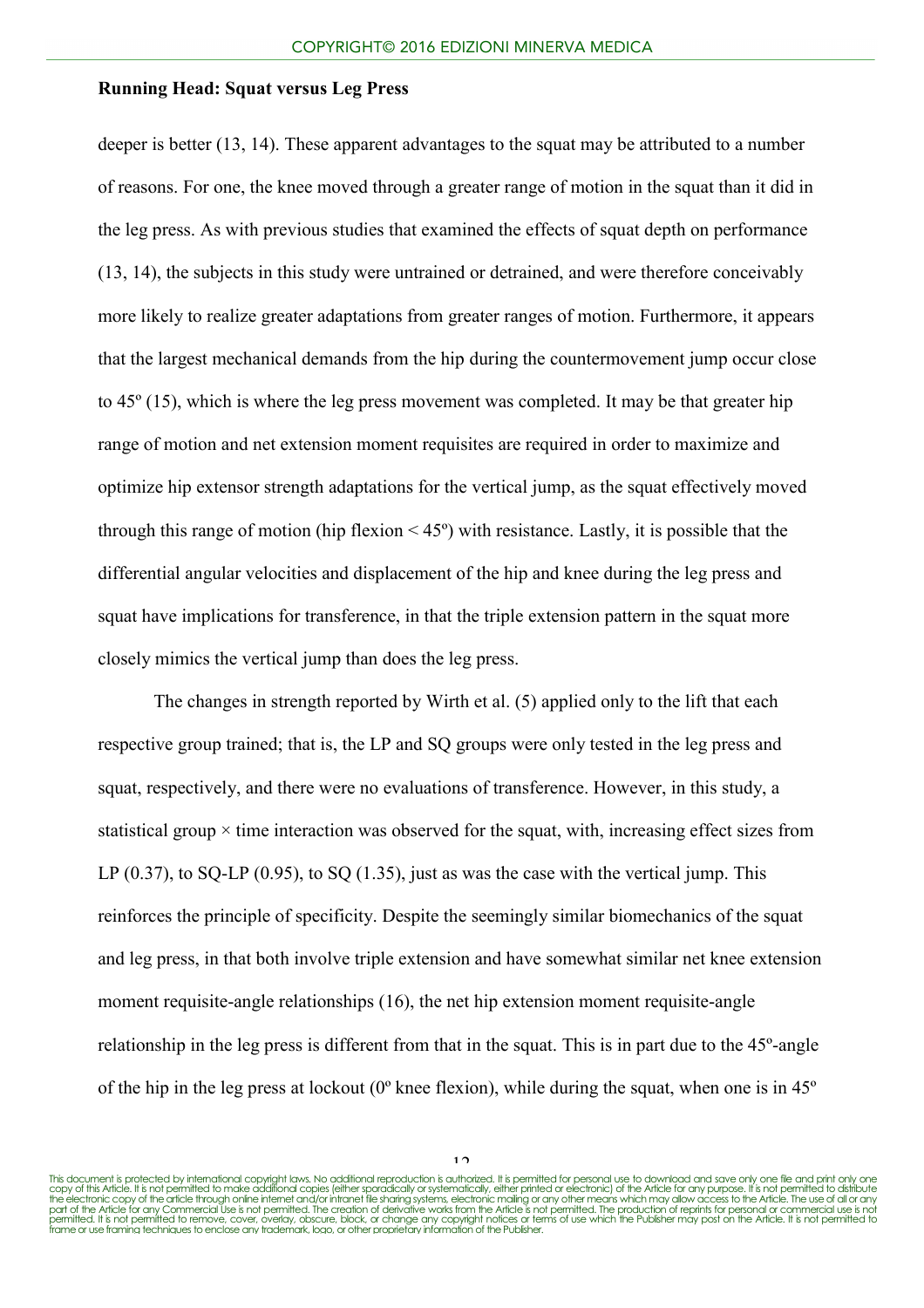of hip flexion during the concentric phase, they are at approximately 35º of knee flexion (17). Simplistically, the differential hip-to-knee angles inherent to the squat and leg press necessitate unique muscle recruitment strategies for the distinct interjoint, or intersegmental, dynamic interaction of each movement for the purposes of dynamic optimization (18). An example of such a recruitment strategy is the greater electromyography amplitude of the biceps femoris observed in the concentric phase of squat over that in the leg press (16). Moreover, the knee range of motion utilized during the squat was approximately 30º more (33.3%) than during the leg press (19). It is therefore likely that those performing the squat experienced range of motionspecific adaptations (90–120° knee flexion), for which the leg press group did not train. Lastly, it is possible that self-efficacy played a role in these outcomes, as self-efficacy is task-specific (20) and may have a significant effect on strength capacity (21-23).

Unlike the squat, no statistical differences were observed between the SQ, LP or SQ-LP groups, which suggests that leg press strength is not as specific as squat strength; that is, increasing hip and knee extensor strength will increase leg press strength no matter how it is accomplished. However, unlike the squat, the leg press was completed within a range of motion that all groups utilized throughout the trial, in that the knees moved through 90º flexion and extension and the hips did not extend past 45º flexion; however, during a parallel squat, the knees flex to about  $120^{\circ}$  and the hips well past  $45^{\circ}$  flexion, to about  $20^{\circ}$  (17, 19).

The SEBT is a reliable and valid measure of dynamic balance for physically active people (7, 8), and may also be an accurate predictor of lower extremity injury (24). SEBT scores in all three groups statistically increased over the course of the study, with no differences noted between groups. Interestingly, the effect sizes for SQ were much lower than that observed in the SO-LP and LP groups, suggesting that the leg press, or a combination of exercises, may be more

 $1<sub>2</sub>$ 

This document is protected by international copyright laws. No additional reproduction is authorized. It is permitted for personal use to download and save only one file and print only one copy of this Article. It is not permitted to make addifional copies (either sparacically or systematically, either printed or electronic) of the Article for any purpose. It is not permitted to distribute<br>the electronic cop permitted. It is not permitted to remove, cover, overlay, obscure, block, or change any copyright notices or terms of use which the Publisher may post on the Article. It is not permitted to<br>frame or use framing techniques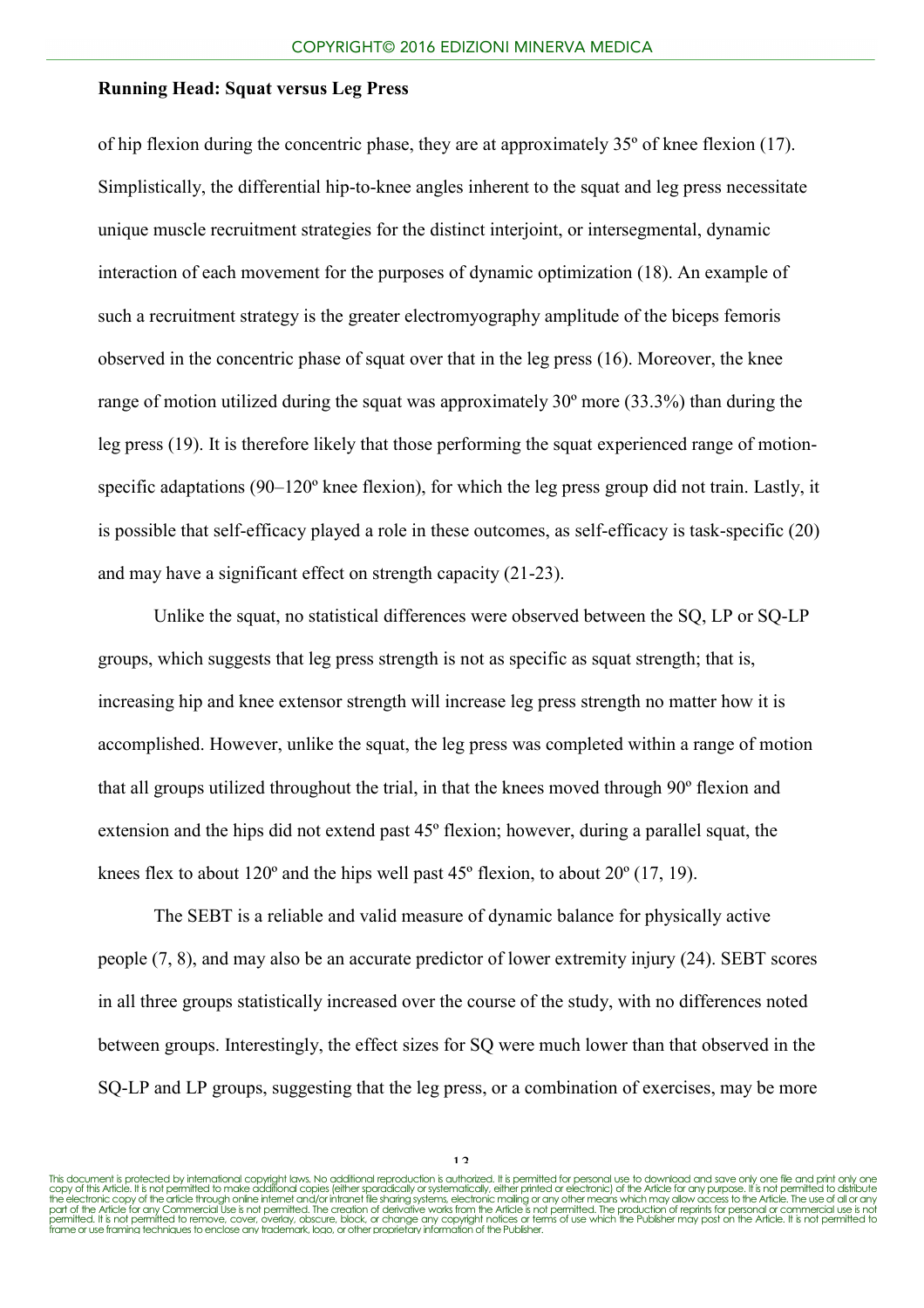beneficial than squatting alone. These findings are contradictory to Furlong et al. (25), who found no increases in SEBT scores following 12-week training program that incorporated the leg press. Alternatively, Pamukoff et al. (26) found that performance of the leg press, in combination with a number of lower-body focused machine exercises, improved balance recovery in an aging population. Nevertheless, the finding that increasing lower body strength, regardless of mode, appears to increase scores in a test that is predictive of lower-extremity injury. Such findings are supported by meta-analysis showing that strength training helps to prevent injury (27). Further research is warranted to identify whether or not one or multiple mediums (i.e., SQ vs. LP vs. SQ-LP) is more efficacious for enhancing balance and preventing injury.

## **Conclusion**

The results of our study indicate that both free weights and machines can improve functional outcomes, and that the extent of transfer may be specific to the given task. From a practical standpoint, these findings serve two primary functions: First, results reinforce to coaches and athletes the importance of specificity. Back squat training significantly improved back squat strength and tended to improve vertical jump more so than leg press alone or a combination thereof. That said, all of the conditions employed had positive effects on functional outcomes, indicating that functional transfer exists on a continuum and simply improving strength will enhance various measures of function regardless of the modality (28). Second, this study underscores the importance of strength training to improve balance and thereby reduce injury risk. The data demonstrates that, contrary to popular suggestion, strength training exercises that rely exclusively on or include machines are able to enhance dynamic balance in non-athletes, perhaps to an even greater extent than free weight exercise. As such, coaches and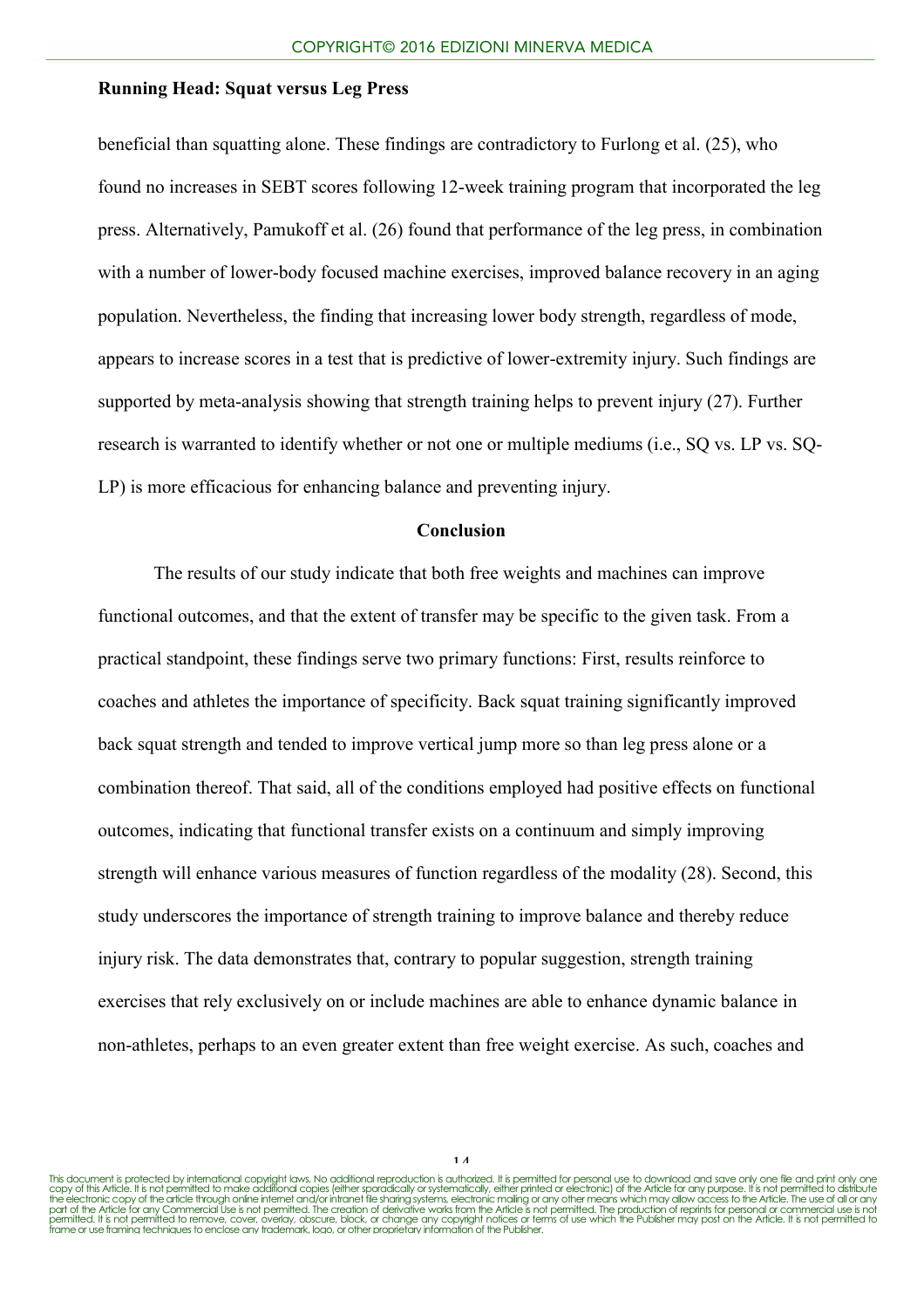practitioners should consider the individual client and/or athlete's needs when selecting resistance training movements.

*Disclosure Statement: The authors declare no conflicts of interest associated with this manuscript.*

This document is protected by international copyright laws. No additional reproduction is authorized. It is permitted for personal use to download and save only one file and print only one<br>copy of this Article. It is not p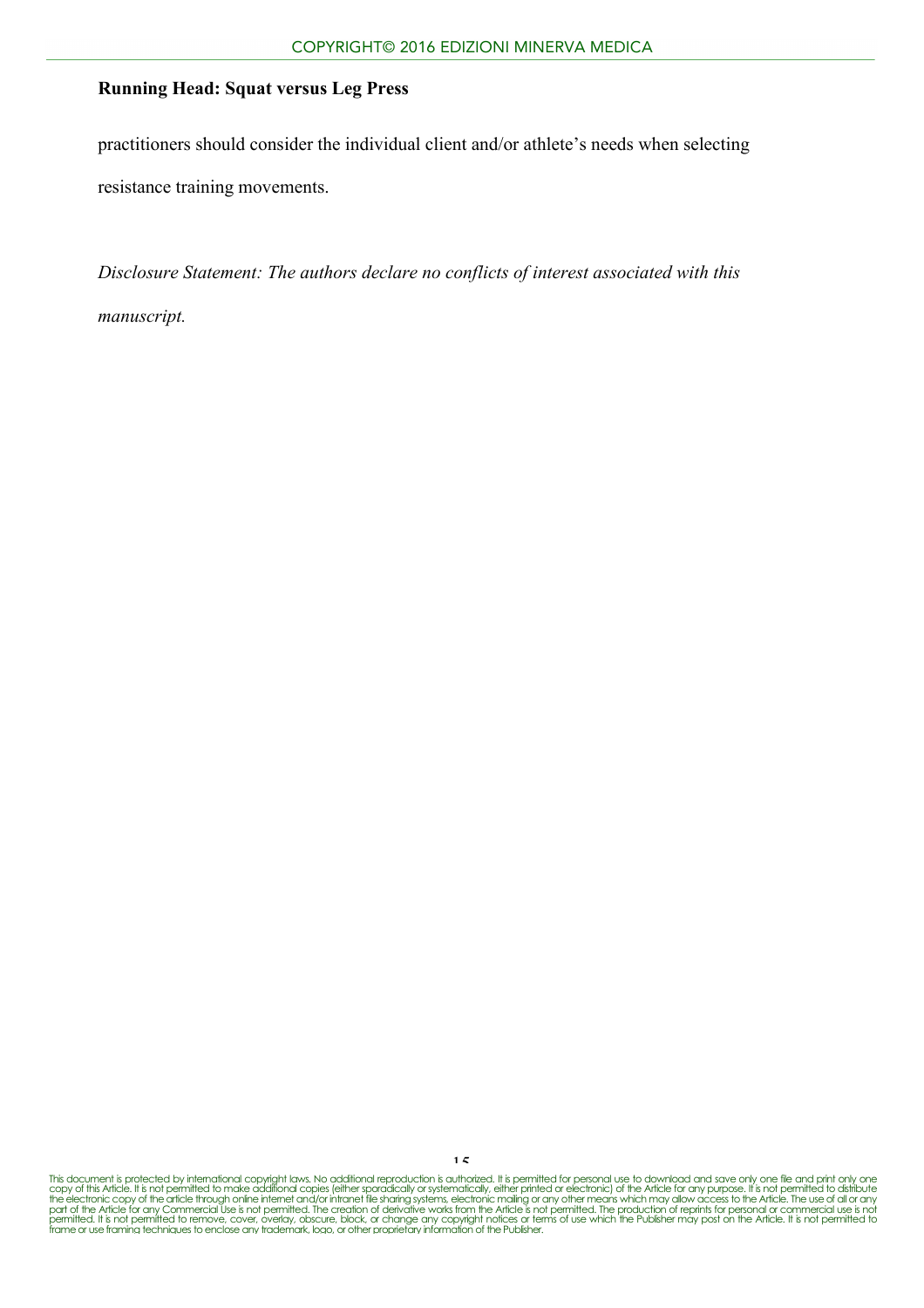# References

1. McBride JM. Machines versus free weights. NSCA Hot Topic Series [Internet]. Available from: [http://www.nsca-lift.org.](http://www.nsca-lift.org/) [cited 2016, Sep 9].

2. Stone M, Plisk S, Collins D. Training principles: evaluation of modes and methods of resistance training--a coaching perspective. Sports Biomech. 2002 Jan;1(1):79-103.

3. Schwanbeck S, Chilibeck PD, Binsted G. A comparison of free weight squat to Smith machine squat using electromyography. J Strength Cond Res. 2009 Dec;23(9):2588-91.

4. Shaner AA, Vingren JL, Hatfield DL, Budnar RG,Jr, Duplanty AA, Hill DW. The acute hormonal response to free weight and machine weight resistance exercise. J Strength Cond Res. 2014 Apr;28(4):1032-40.

5. Wirth K, Hartmann H, Sander A, Mickel C, Szilvas E, Keiner M. The impact of back squat and leg-press exercises on maximal strength and speed-strength parameters. J Strength Cond Res. 2015 Sep 25.

6. Baechle TR, Earle RW, editors. Essentials of Strength Training and Conditioning. 3rd ed. Champaign, IL: Human Kinetics; 2008.

7. Flanagan SP. NSCA's Guide to Tests and Assessments. Miller T, editor. Champaign, IL: Human Kinetics; 2012.

8. Gribble PA, Hertel J, Plisky P. Using the Star Excursion Balance Test to assess dynamic postural-control deficits and outcomes in lower extremity injury: a literature and systematic review. J Athl Train. 2012 May-Jun;47(3):339-57.

9. Gribble PA, Hertel J. Considerations for normalizing measures of the star excursion balance test. Measure Phys Educ Exerc Sci. 2003;7:89-100.

10. Robinson RH, Gribble PA. Support for a reduction in the number of trials needed for the star excursion balance test. Arch Phys Med Rehabil. 2008 Feb;89(2):364-70.

11. Morris B. Estimating effect sizes from pretest-posttest-control group designs. Organizational Research Methods. 2008;11(2):364-86.

12. Correa CS, LaRoche DP, Cadore EL, Reischak-Oliveira A, Bottaro M, Kruel LF, et al. 3 Different types of strength training in older women. Int J Sports Med. 2012 Dec;33(12):962-9.

13. Hartmann H, Wirth K, Klusemann M, Dalic J, Matuschek C, Schmidtbleicher D. Influence of squatting depth on jumping performance. J Strength Cond Res. 2012 Feb 15.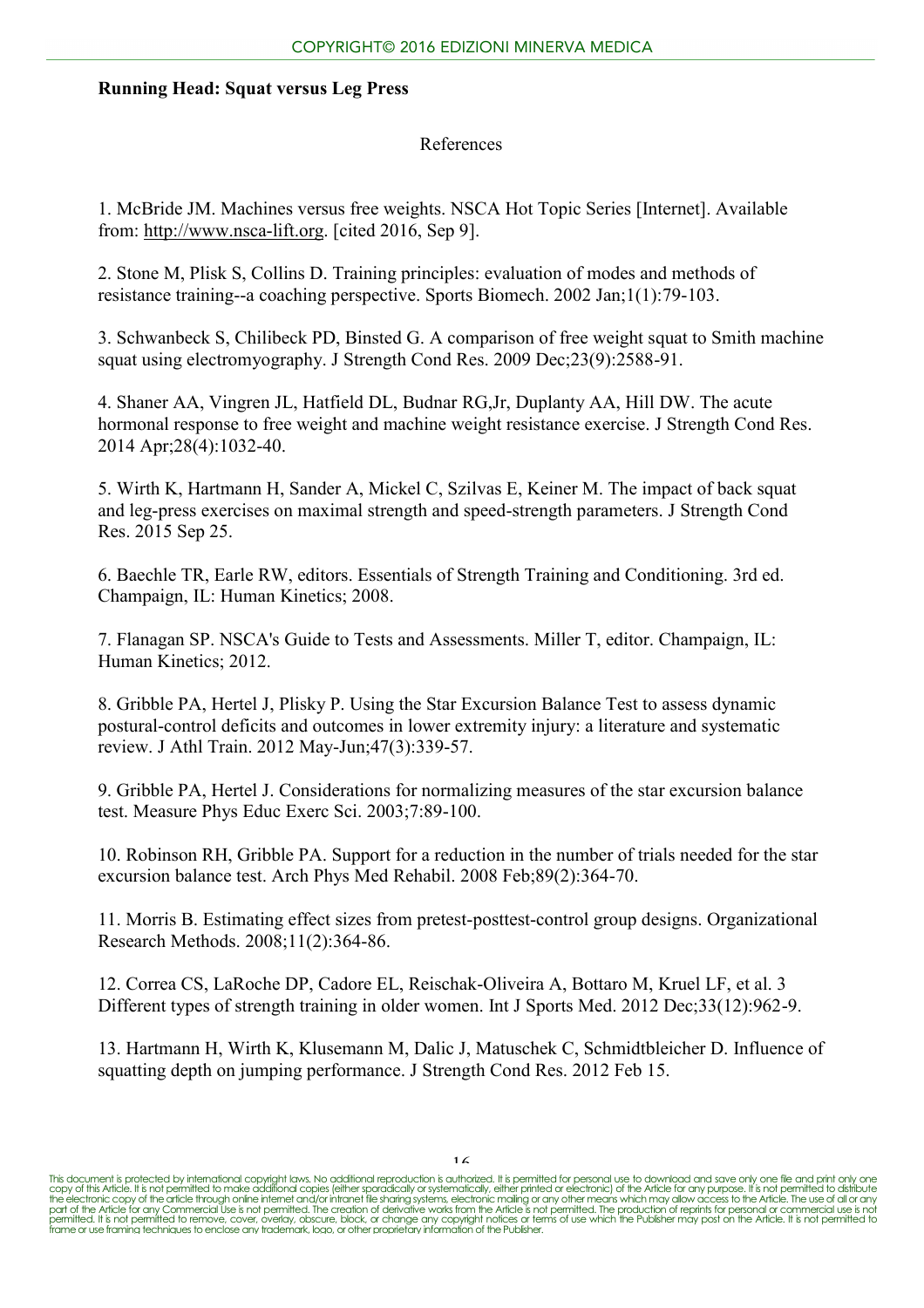14. Bloomquist K, Langberg H, Karlsen S, Madsgaard S, Boesen M, Raastad T. Effect of range of motion in heavy load squatting on muscle and tendon adaptations. Eur J Appl Physiol. 2013 Aug;113(8):2133-42.

15. Vanrenterghem J, Lees A, Clercq DD. Effect of forward trunk inclination on joint power output in vertical jumping. J Strength Cond Res. 2008 May;22(3):708-14.

16. Escamilla RF, Fleisig GS, Zheng N, Barrentine SW, Wilk KE, Andrews JR. Biomechanics of the knee during closed kinetic chain and open kinetic chain exercises. Med Sci Sports Exerc. 1998 Apr;30(4):556-69.

17. Escamilla RF, Fleisig GS, Lowry TM, Barrentine SW, Andrews JR. A three-dimensional biomechanical analysis of the squat during varying stance widths. Med Sci Sports Exerc. 2001 Jun;33(6):984-98.

18. Zajac FE, Gordon ME. Determining muscle's force and action in multi-articular movement. Exerc Sport Sci Rev. 1989;17:187-230.

19. Cotter JA, Chaudhari AM, Jamison ST, Devor ST. Knee joint kinetics in relation to commonly prescribed squat loads and depths. J Strength Cond Res. 2013 Jul;27(7):1765-74.

20. Yeo GB, Neal A. An examination of the dynamic relationship between self-efficacy and performance across levels of analysis and levels of specificity. J Appl Psychol. 2006 Sep; 91(5): 1088-101.

21. Ness G, Patton RW. The effect of beliefs on maximum weight-lifting performance. Cognitive Therapy and Research. 1979;3(2):205-11.

22. Fitzsimmons PA, Landers DM, Thomas JR, van der Mars H. Does self-efficacy predict performance in experienced weightlifters? Res Q Exerc Sport. 1991 Dec;62(4):424-31.

23. Wells CM, Collins D, Hale BD. The self-efficacy-performance link in maximum strength performance. J Sports Sci. 1993 Apr;11(2):167-75.

24. Plisky PJ, Rauh MJ, Kaminski TW, Underwood FB. Star Excursion Balance Test as a predictor of lower extremity injury in high school basketball players. J Orthop Sports Phys Ther. 2006 Dec;36(12):911-9.

25. Furlong J, Rynders CA, Sutherlin M, Patrie J, Katch FI, Hertel J, et al. Effect of an herbal/botanical supplement on strength, balance, and muscle function following 12-weeks of resistance training: a placebo controlled study. J Int Soc Sports Nutr. 2014 May 28;11:23,2783- 11-23. eCollection 2014.

26. Pamukoff DN, Haakonssen EC, Zaccaria JA, Madigan ML, Miller ME, Marsh AP. The effects of strength and power training on single-step balance recovery in older adults: a preliminary study. Clin Interv Aging. 2014 Apr 17;9:697-704.

 $17$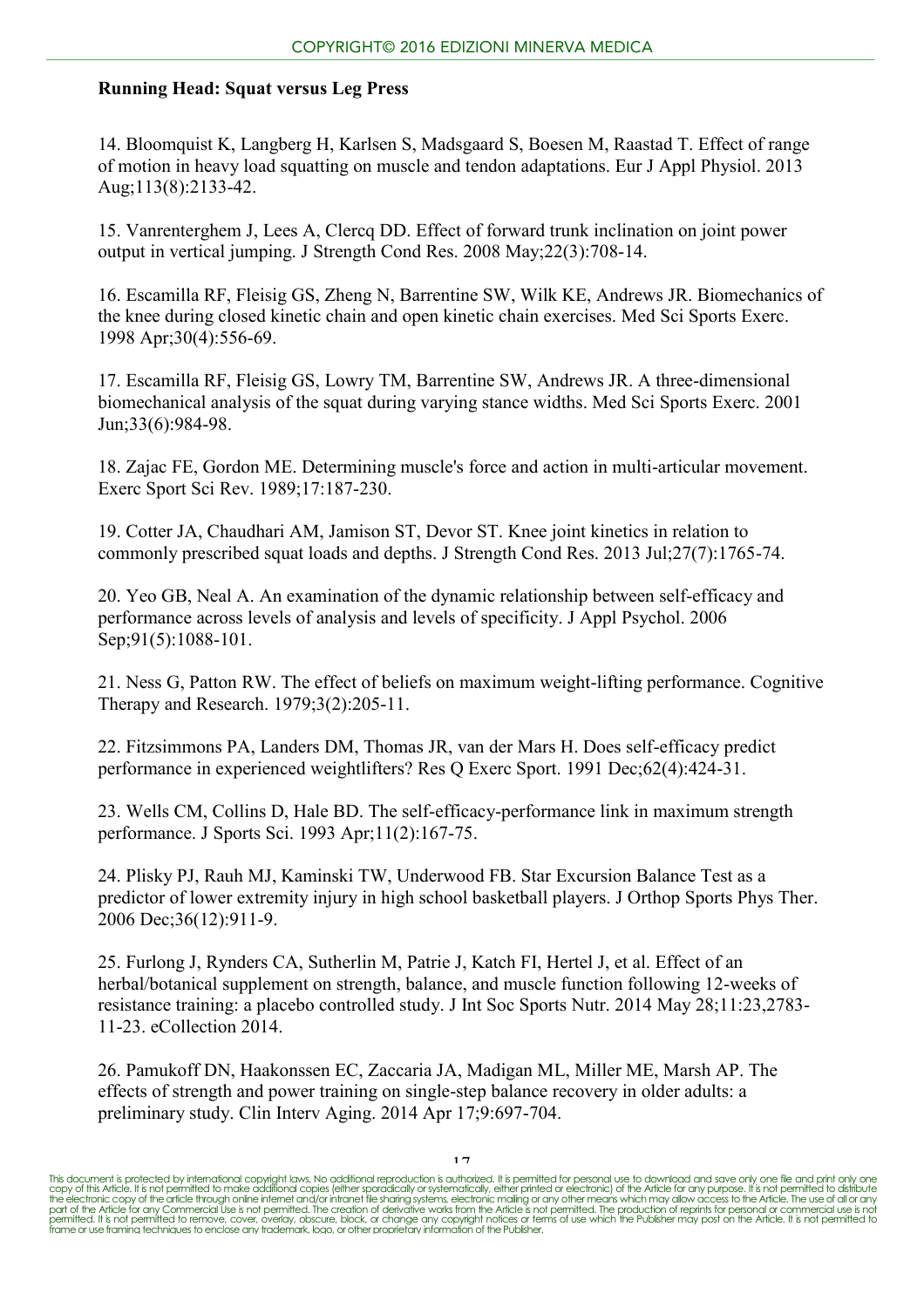27. Lauersen JB, Bertelsen DM, Andersen LB. The effectiveness of exercise interventions to prevent sports injuries: a systematic review and meta-analysis of randomised controlled trials. Br J Sports Med. 2014 Jun;48(11):871-7.

28. Schoenfeld B. Is functional training really functional? ACSM Certified News. 2010;20(3):5- 6.

This document is protected by international copyright laws. No additional reproduction is authorized. It is permitted for personal use to download and save only one file and print only one<br>copy of this Article. It is not p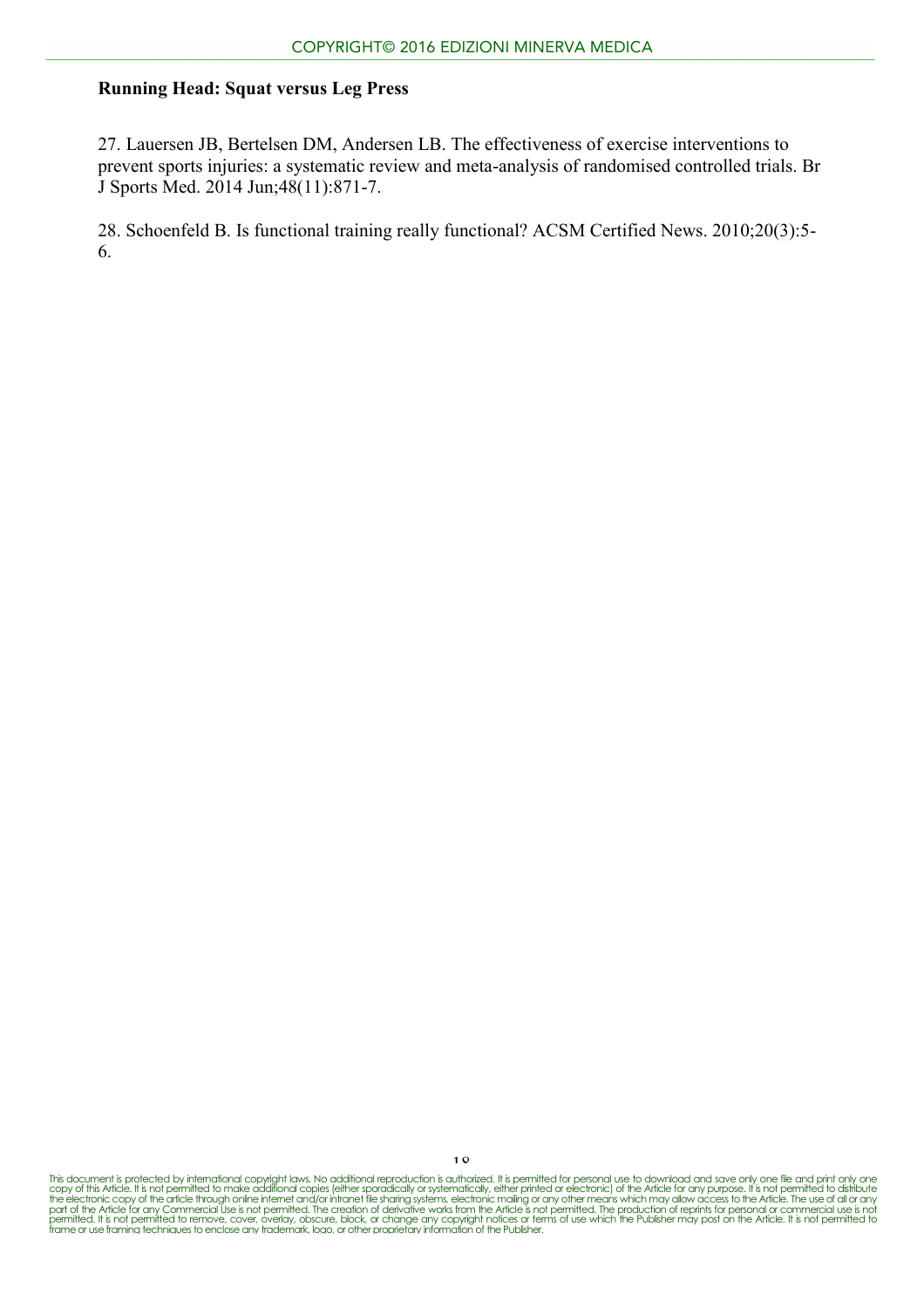# **Figure Captions**

**Figure 1:** Graphical representation of pre- and post-intervention changes over time for SEBT outcomes, mean (±SD).

This document is protected by international copyright laws. No additional reproduction is authorized. It is permitted for personal use to download and save only one file and print only one<br>copy of this Article. It is not p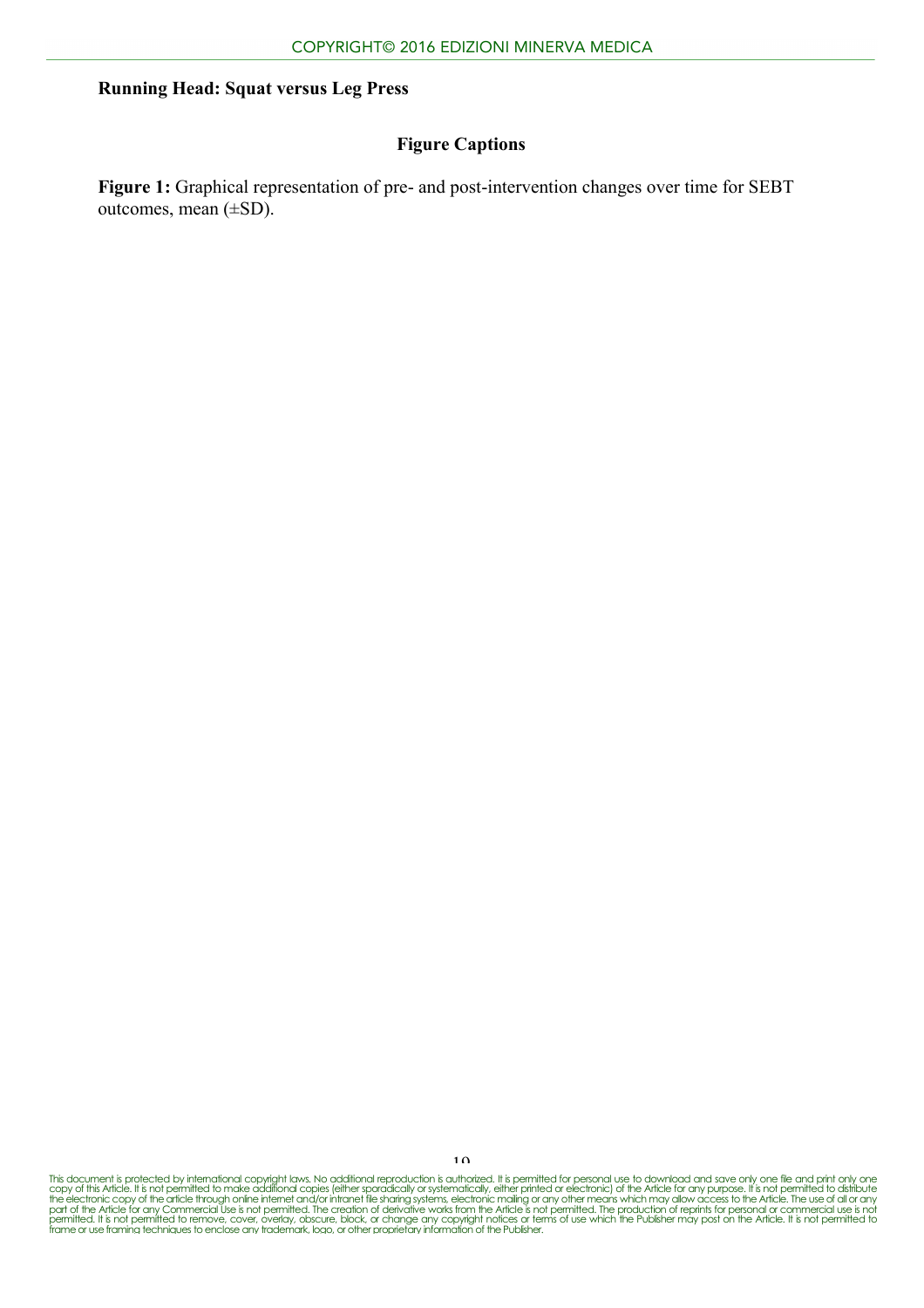| <b>Variables</b>      | <b>Time</b> | <b>Leg Press</b><br>$(n=9)$        | $% \triangle (ES)$ | Squat<br>$(n=8)$                   | $\% \Delta$ (ES)  | Leg Press +<br>Squat<br>$(n=9)$    | $\% \Delta$ (ES)  |
|-----------------------|-------------|------------------------------------|--------------------|------------------------------------|-------------------|------------------------------------|-------------------|
|                       | Pre         | $64.9 \pm 12.3$                    | $1.4\%$            | $62.6 \pm 10.6$                    | $2.2\%$           | $62.4 \pm 4.8$                     | 1.9%              |
| FFM (Kg)              | Post        | $65.8 \pm 13.2$                    | (0.10)             | $64.0 \pm 10.4$                    | (0.15)            | $63.6 \pm 4.9$                     | (0.13)            |
|                       | Pre         | $81.6 \pm 8.4$                     | $-0.5\%$           | $79.8 \pm 8.7$                     | $-0.5\%$          | $83.4 \pm 8.7$                     | $-0.5\%$          |
| FFM $(\% )$           | <b>Post</b> | $81.1 \pm 9.0$                     | (0.06)             | $79.3 \pm 8.4$                     | (0.06)            | $82.9 \pm 9.2$                     | (0.06)            |
|                       |             |                                    |                    |                                    |                   |                                    |                   |
|                       | Pre         | $15.6 \pm 9.9$                     | 5.1%               | $17.4 \pm 11.4$                    | 4.6%              | $13.3 \pm 9.0$                     | $5.3\%$           |
| FM(Kg)                | <b>Post</b> | $16.4 \pm 11.2$                    | (0.08)             | $18.3 \pm 11.5$                    | (0.09)            | $14.1 \pm 9.8$                     | (0.08)            |
| FM(%)                 | Pre<br>Post | $18.4 \pm 8.4$<br>$18.8 \pm 9.0$   | $0.4\%$<br>(0.05)  | $20.2 \pm 8.7$<br>$20.7 \pm 8.4$   | $0.5\%$<br>(0.06) | $16.6 \pm 8.7$<br>$17.1 \pm 9.2$   | $0.5\%$<br>(0.06) |
| <b>Body Mass (Kg)</b> | Pre<br>Post | $80.6 \pm 18.2$<br>$82.2 \pm 19.8$ | $2.1\%$<br>(0.10)  | $80.0 \pm 20.5$<br>$82.3 \pm 20.4$ | 2.8%<br>(0.14)    | $75.7 \pm 10.9$<br>$77.7 \pm 11.4$ | 2.5%<br>(0.12)    |

**Table 1**: Body Composition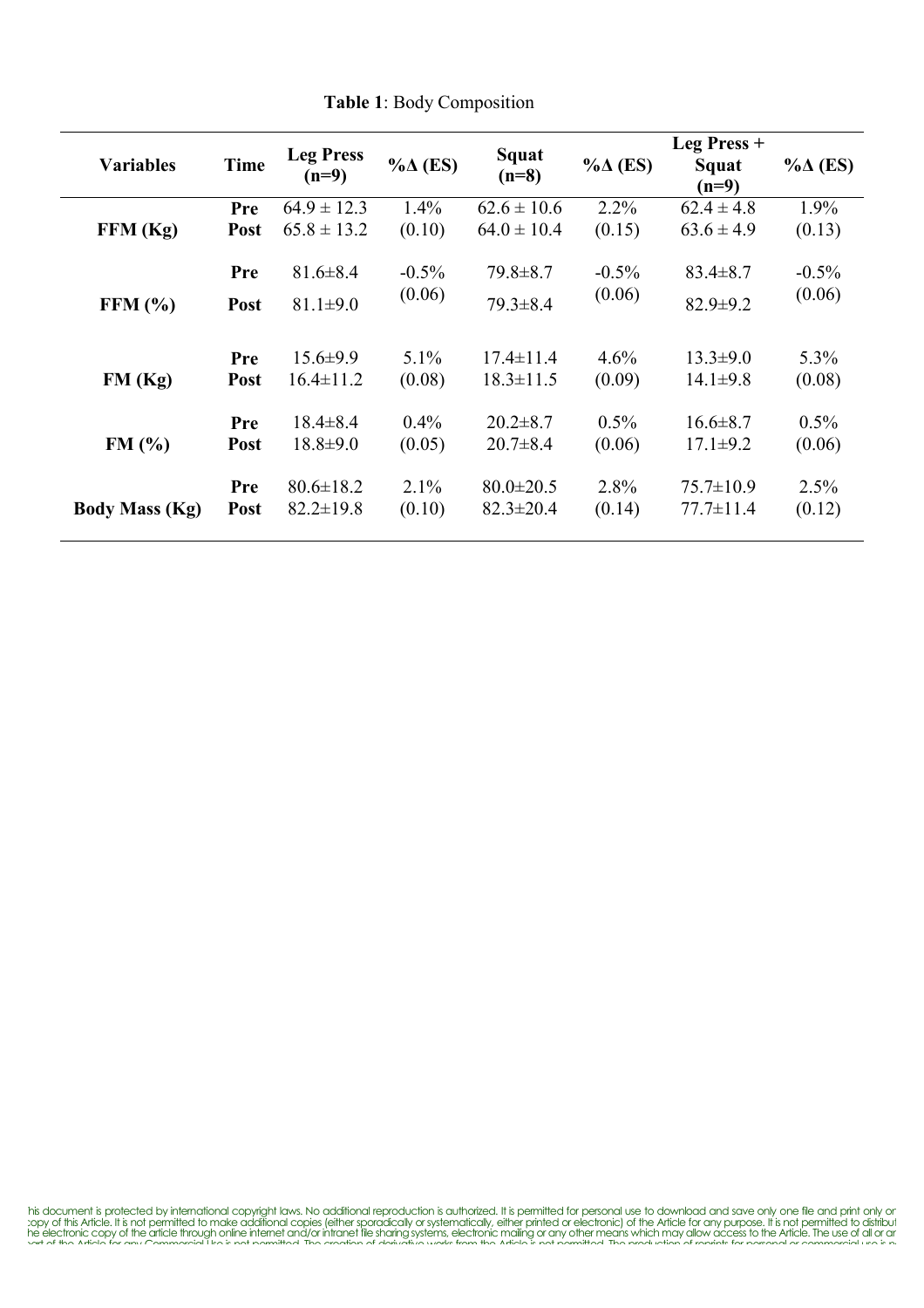| <b>Variables</b>         | <b>Time</b>        | <b>Leg Press</b><br>$(n=9)$ | $\Delta$ (ES)   | Squat<br>$(n=8)$ | $\Delta$ (ES)                   | Leg Press $+$<br>Squat<br>$(n=9)$ | $\Delta$ (ES)                   |
|--------------------------|--------------------|-----------------------------|-----------------|------------------|---------------------------------|-----------------------------------|---------------------------------|
| Squat (Kg)               | Pre                | $121.0 \pm 23.7$            | 7.9%            | $109.7 \pm 32.0$ | $31.5\%$ <sup>*</sup><br>(1.35) | $124.0 \pm 22.1$                  | $19.8\%$ <sup>*</sup><br>(0.95) |
|                          | Post               | $130.6 \pm 29.8$            | (0.37)          | $144.3 \pm 38.5$ |                                 | $148.5 \pm 16.8$                  |                                 |
| <b>Leg Press</b><br>(Kg) | Pre<br><b>Post</b> | $188.6 \pm 45.1$            | 34.2%<br>(1.45) | $202.5 \pm 54.3$ | 34.0%<br>(1.50)                 | $220.9 \pm 37.3$                  | 31.1%<br>(1.49)                 |
|                          |                    | $255.0 \pm 73.5$            |                 | $271.3 \pm 94.8$ |                                 | $289.6 \pm 40.5$                  |                                 |
| Power (cm)               | Pre                | $61.5 \pm 8.6$              | 3.3%            | $57.4 \pm 8.4$   | 8.9%<br>(0.62)                  | $62.0 \pm 7.9$                    | $6.5\%$<br>(0.49)               |
|                          | Post               | $63.5 \pm 11.4$             | (0.24)          | $62.5 \pm 9.9$   |                                 | $66.0 \pm 7.6$                    |                                 |

**Table 2**: Strength and Power

\* = Significantly different compared to the leg press group.

his document is protected by international copyright laws. No additional reproduction is authorized. It is permitted for personal use to download and save only one file and print only or copy of this Article. It is not per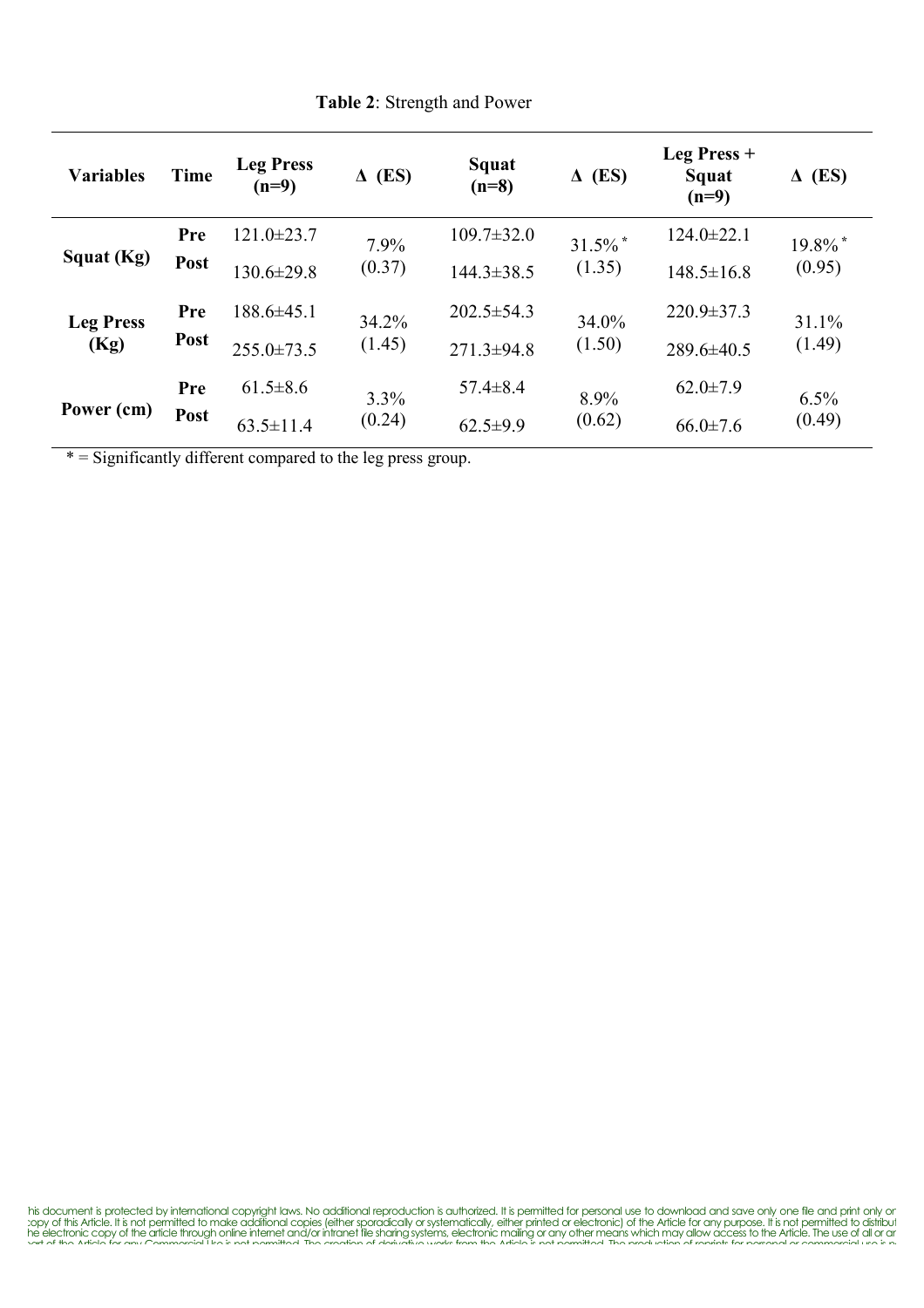| <b>Variables</b>      | <b>Time</b> | <b>Leg Press</b><br>$(n=9)$ | $\% \Delta$<br>(ES) | Squat<br>$(n=8)$ | $\% \Delta$<br>(ES) | Leg Press +<br>Squat<br>$(n=9)$ | $\% \Delta$ (ES) |
|-----------------------|-------------|-----------------------------|---------------------|------------------|---------------------|---------------------------------|------------------|
| <b>Left Anterior</b>  | Pre         | $60.2 \pm 7.7$              | 7.3%                | $63.6 \pm 7.8$   | 1.4%                | $66.4 \pm 5.7$                  | 10.2%            |
|                       | Post        | $64.6 \pm 3.5$              | (0.60)              | $64.5 \pm 4.4$   | (0.13)              | $73.2 \pm 7.0$                  | (0.93)           |
| Left                  | Pre         | $65.5 \pm 12.6$             | 10.4%               | $69.0 \pm 9.9$   | 5.8%                | $75.0 \pm 9.5$                  | 12.1%            |
| Posteriolateral       | Post        | $72.3 \pm 8.1$              | (0.61)              | $73.0 \pm 9.6$   | (0.36)              | $84.1 \pm 9.3$                  | (0.83)           |
| Left                  | Pre         | $61.8 \pm 12.0$             | 11.0%               | $63.6 \pm 9.3$   | 12.1%               | $69.0 \pm 8.4$                  | 14.1%            |
| Posteriomedial        | Post        | $68.6 \pm 9.9$              | (0.66)              | $71.3 \pm 8.7$   | (0.75)              | $78.7 \pm 10.4$                 | (0.95)           |
| <b>Left Sum</b>       | Pre         | $187.5 \pm 29.9$            | 9.5%                | $196.2 \pm 25.8$ | 6.4%                | $210.3 \pm 19.2$                | 12.2%            |
|                       | Post        | $205.4 \pm 18.9$            | (0.68)              | $208.8 \pm 20.3$ | (0.48)              | $236.0 \pm 24.0$                | (0.98)           |
| <b>Right Anterior</b> | Pre         | $56.9 \pm 6.5$              | 7.2%                | $64.6 \pm 9.0$   | 0.3%                | $64.2 \pm 4.0$                  | 8.1%             |
|                       | Post        | $61.0 \pm 2.2$              | (0.56)              | $64.8 \pm 2.3$   | (0.03)              | $69.4 \pm 4.9$                  | (0.69)           |
| <b>Right</b>          | Pre         | $60.4 \pm 11.6$             | 14.7%               | $69.5 \pm 10.3$  | 8.5%                | $72.6 \pm 5.8$                  | 10.5%            |
| Posteriolateral       | Post        | $69.3 \pm 6.8$              | (0.85)              | $75.4 \pm 8.2$   | (0.56)              | $80.1 \pm 6.4$                  | (0.71)           |
| <b>Right</b>          | Pre         | $55.3 \pm 12.2$             | 14.3%               | $62.3 \pm 9.7$   | 5.9%                | $62.7 \pm 4.5$                  | 16.6%            |
| Posteriomedial        | <b>Post</b> | $63.2 \pm 10.8$             | (0.82)              | $66.0 \pm 8.2$   | (0.38)              | $73.1 \pm 8.1$                  | (1.08)           |
| <b>Right Sum</b>      | Pre         | $172.5 \pm 27.5$            | 12.2%               | $196.4 \pm 26.6$ | 4.9%                | $199.5 \pm 12.0$                | 11.6%            |
|                       | Post        | $193.5 \pm 18.5$            | (0.83)              | $206.1 \pm 16.1$ | (0.39)              | $222.6 \pm 16.5$                | (0.9)            |

**Table 3**: Balance

Scores reported as normalized % of leg length